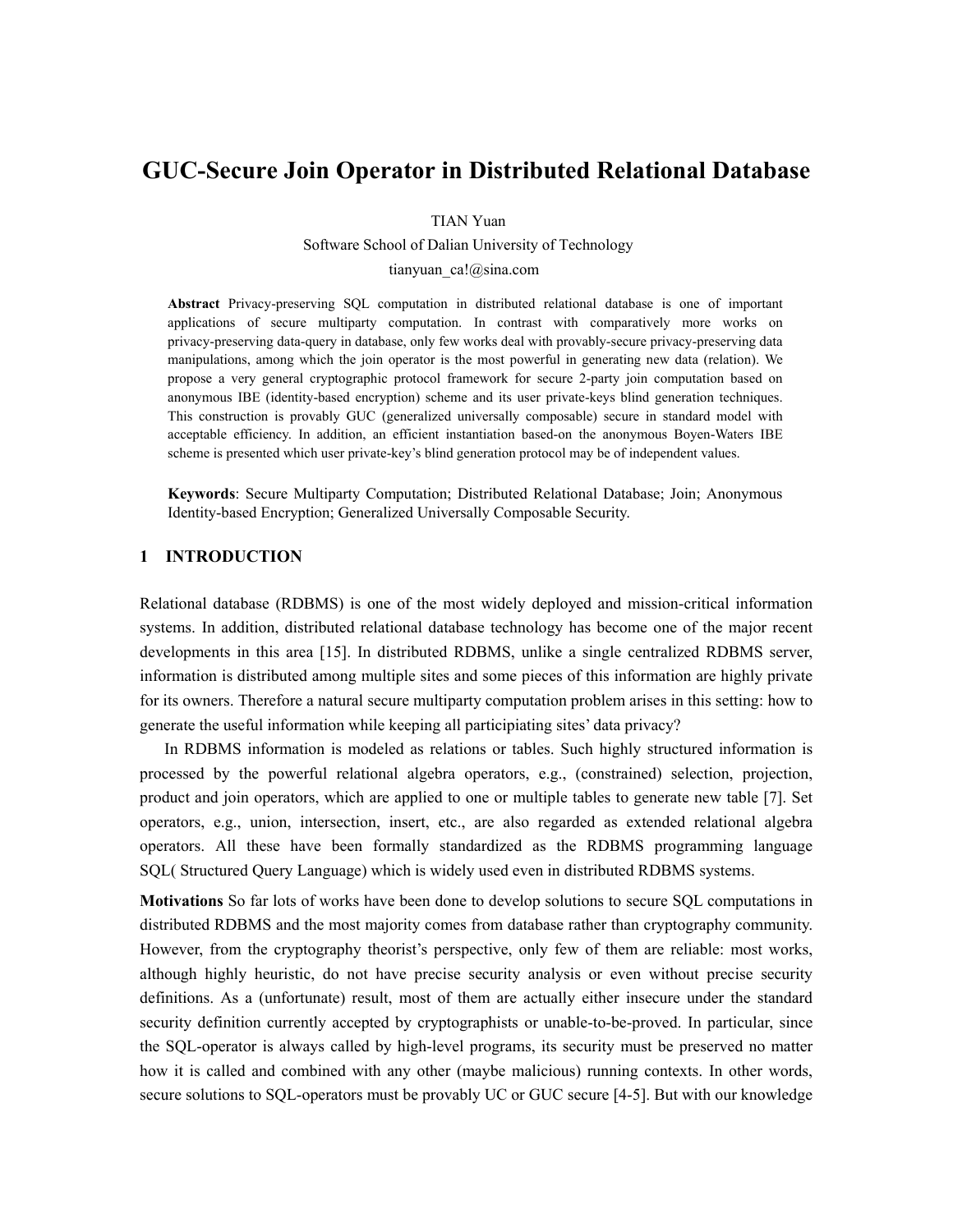none of such solution exists in this area. For this reason, we won't further review these works from database community (interested readers can refer the survey [9] and its references) and only focus on provably secure solutions.

Among the provably secure solutions to distributed data processing (not limited to distributed RDBMS), most of them are focused on data query(i.e., read-only) rather than data manipulation operators. Although data query is one of the most important and frequently-used operations in distributed systems, lack of secure solutions to data manipulation operators will become a bottleneck in deploying highly security-critical applications. Roughly speaking, secure data query solutions are applied on encrypted data  $(e.g., [1,2,11,16-17]$ , many approaches are not limited to relational data model) to extract the desired information via smartly designed trapdoor machenisms. All these solutions can provide techniques for constructing secure SQL-query operators such as the most frequently-used constrained selection operators. Generally speaking, secure data manipulation is more technically involved than data query schemes and so far there are indeed few works on this problem, among which [10,12-13] provide the provably secure solutions. [10,13] can be also regarded as the secure solution to SQL set operators, but none of them reaches Canetti's UC/GUC-security [4-5] ([10] works in two relaxed adversary models to achieve security of "half-simulatability" and "full-simulatability against covert adversaries"; [13] is provably secure in terms of full-simulatability which is still strictly weaker than UC/GUC-security). With our knowledge, there're no satisfactory secure solutions to important relational data manipulation operators such as join and its variants.

In this paper we focus on secure join computation. Join is a powerful SQL operator to generate a new table from existing tables in RDBMS. For example, given two tables, *Incom* with attributes "*customer\_id*"and "*income*", *Debt* with attributes "*customer\_id*" and "*debt*", then the joint operator *Join*(*customer\_id*: *Incom*,*Debt*) produces a new table with attributes "*customer\_id*", "*income*" and "*debt*" which entries are derived from the product of the entries in table *Incom* and *Debt* which have the same values in *customer\_id* field. For instance, suppose *Incom* has entries {(c1,2500),(c2,3000),(c5,1010),(c6,2000)}, *Debt* has entries {(c2,19000),(c4,7000),(c5,88),(c7,100)}, then the above join operator outputs the entries  $\{(c2,3000,19000), (c5,1010,88)\}\$ . Join computation with equality constraints on multiple common attributes is also useful in practice.

Furthermore, if the table *Incom* and *Debt* are stored at different sites and the information about those uncommon customers must be kept secret to each other site, this join operator must be securely implemented in consistency with the cryptographic multiparty computation definition, i.e., each site knows nothing about the other table beyond the join operator's output.

**Contributions** In this paper we construct a GUC-secure [4-5] protocol for join computation in standard model with acceptable efficiency. Like many theoretical works, we focus on the 2-party case. Our approach is very general based-on the anonymous IBE scheme and it's user private-key's blind generation techniques (i.e., to generate the correct user private-key  $usk(a)=UKG(msk,a)$  for a user without leaking the user-id *a* to the key-generator). The protocol's high-level description is simple: let Π=(Setup,UKG,E,D) be an IBE scheme both anonymous and data-private, *M*0 be some publicly-known plaintext. Site P<sub>1</sub> owns the table  $X_1$  with attributes *w* and *x* and site P<sub>2</sub> owns table  $X_2$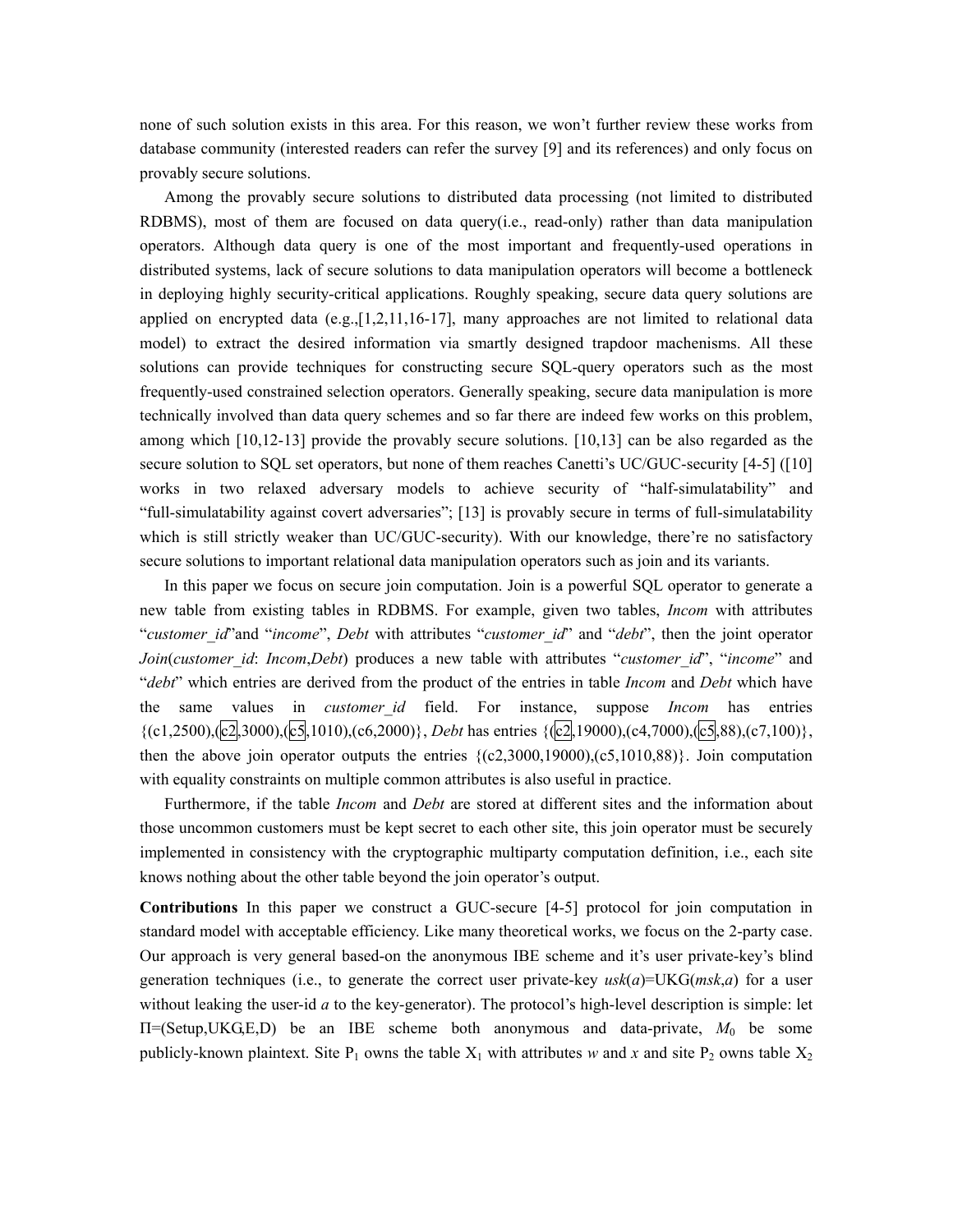with attributes *w* and *y*. The goal is securely computing  $Join(w:X_1,X_2)$  $Join(w:X_1,X_2)$  $Join(w:X_1,X_2)$  and outputing at  $P_2^1$ . suppose  $X_1$  is filled with entries  $\{(w_1, x_1), (\overline{w_2}, x_2), (w_3, x_3), (\overline{w_4}, x_4)\}$  and  $X_2$  is filled with  $\{(\overline{w_2}, y_2), (\overline{w_4}, y_4), (\overline{w_5}, y_5), (\overline{w_6}, y_6)\}$  $(w_5, y_5), (w_7, y_7)$  where  $w_i$ 's,  $x_i$ 's and  $y_i$ 's are values of the attribute  $w$ ,  $x$  and  $y$  respectively. P<sub>1</sub> generates *i* IBE's master public/secret-key (*mpk,msk*), sends *mpk* and all  $\zeta_i = E(mpk, w_i, x_i | M_0)(i=1,2,3,4)$  to P<sub>2</sub>. When P<sub>2</sub> tries to decipher each  $\xi_i$  by private-keys  $usk(w_2)$ ,  $usk(w_4)$ ,  $usk(w_5)$  and  $usk(w_7)$ (obtained via II's user private-keys blind generation protocol), only  $usk(w_2)$  and  $usk(w_4)$  can succeed in obtaining the plaintext with a suffix  $M_0$ . As a result, P<sub>2</sub> gets X<sub>1</sub>'s entries  $\{(w_2,x_2),(w_4,x_4)\}\)$  and can now get the result of *Join*(*w*:X<sub>1</sub>,X<sub>2</sub>), i.e., {(*w*<sub>2</sub>,x<sub>2</sub>,y<sub>2</sub>),(*w*<sub>4</sub>,x<sub>4</sub>,y<sub>4</sub>)}, by a local join computation. Note that  $\Pi$ 's anonymity and data-privacy prevents  $P_2$  from knowing anything about  $X_1$  beyond  $\{(w_2, x_2), (w_4, x_4)\}$ while the private-key generation protocol's blindness prevents  $P_1$  from knowing anything about  $X_2$ .

This protocol's incorrectness probability is not 0, but by chosing  $M_0$  lengthy enough, e.g., 128-bit, its incorrectness probability can be negligible in practice.

To be GUC-secure, the formal constrution is more involved (section 3). It is constant-round in communications and linear-size in message-complexity. In computation-complexity, one party is  $O(N_1+N_2)$  and the other is  $O(N_1N_2)$  encryptions/decriptions where N<sub>1</sub>, N<sub>2</sub> are each party's private table's cardinality. Note that  $O(N_1N_2)$  is also local join operator's computation complexity [7], i.e., neglecting a constant factor our construction's efficiency is asymptotically the same as that of conventional join operator.

The formal construction is also well-modularized, only executing few zero-knowledge proofs of knowledge which can be efficiently instantiated. Most importantly and distinctively, our construction is provably GUC-secure against malicious adversaries assuming static corruptions in the ACRS(augmented common reference string) model [5]. For this goal we introduce a notion of identity-augmented non-malleable zero-knowledge proofs of knowledge which may be of independent values. This construction can be also enhanced to be GUC-secure against malicious adversaries assuming adaptive corruptions in erasure model by some slight modifications.

**Why IBE?** Although there can be other approaches to the same solution, our approach has the good potential to deal with more complicated cases within a unified framework. In fact what we deal with in this paper is just the most simple (also most frequently-used) case: *equijoin*. A general join operator (called theta-join) involves some condition on attributes from each of its argument tables, i.e., *Join*( $\theta$ (*a*,*b*): X<sub>1</sub>,X<sub>2</sub>) where  $\theta$  is a predicate, *a*, *b* are vectors of attributes of X<sub>1</sub> and X<sub>2</sub> respectively, e.g.,  $a=(a^{(1)}, a^{(2)})$ ,  $b=(b^{(1)}, b^{(2)})$ , for equijoin  $\theta(a,b)=a^{(1)}=b^{(1)} \wedge a^{(2)}=b^{(2)}$  but in general  $\theta(a,b)$  can be any predicate, e.g.,  $a^{(1)} \le b^{(1)}$ ,  $a^{(1)} + a^{(2)} \ge b^{(1)} + b^{(2)}$ ,  $a^{(1)} \le b^{(1)}$   $\wedge a^{(2)} = b^{(2)}$ , etc. We believe that some further extensions to recently proposed ABE schemes(e.g., $[11,17]$ ) which are powerful generalizations of IBE will be helpful to solve such secure SQL computation problems while keeping the general protocol framework in section 3 unchanged, which has obvious advantages in practice.

**Organization** Section 2 briefly presents all required important notions and facts, including an enhanced concept of zero-knowledge proofs of knowledge (def. 2.4). Section 3 presents the general construction and section 4 instantiates it via the anonymous Boyen-Waters IBE scheme. For space limitations, detailed proofs are presented in Appdenix B and C. Appendix D presents a general and

<span id="page-2-0"></span> $\frac{1}{1}$  $<sup>1</sup>$  In most cases a distributed SQL-transaction outputs its final result at some particular site.</sup>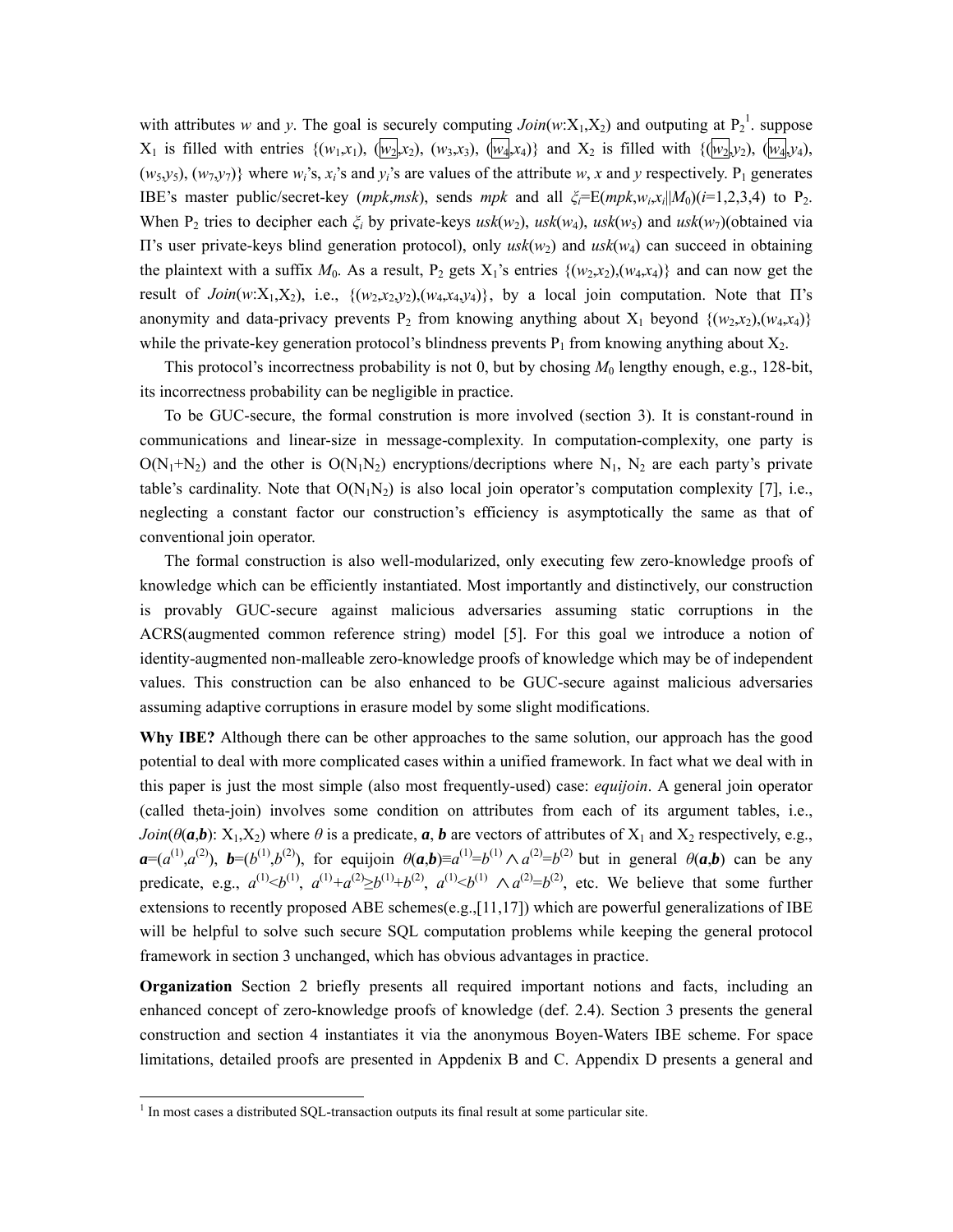efficient construction of the required zero-knowledge proof protocol.

### **2 NOTATIONS, DEFINITIONS AND TOOLS**

P.P.T. means "*probabilistic polynomial-time*", *x*||y means string *x* and *y* in concatenation, |*x*| means string *x*'s size(in bits) and  $|X|(X$  is a set) means X's cardinality,  $x \leftarrow$ <sup>\$</sup>X means randomly selecting *x* from the domain X. *k* denotes the complexity parameter.  $\approx^{\text{PPT}}$  stands for *computational indistinguishability* and ≈ for *perfect indistinguishability*.

#### **2.1 Secure Join Computation and Its GUC Security**

Briefly speaking, GUC-security means that any adversary attacking the real-world protocol can be efficiently simulated by an adversary attacking the ideal-world functionality, both have the outputs indistinguishable by the (malicious) environment. For space limitations, we assume the reader's familiarity with the whole theory in [4-6] and only provide necessary descriptions with respect to the secure join computation problem here.

Similar to many theoretical works, we focus on the 2-party scenario. Furthermore, in this paper we only consider the horizontal distribution setting in which each table is at a site as a whole, none table is separated among different sites. Let  $X_1$  and  $X_2$  denote the tables with attributes *w*,  $u^{(1)}$  and *w*,  $u^{(2)}$  respectively, *w* is the common attribute and for equijoin we consider only single such common attribute without loss of generality (in case of multiple common attributes, e.g.,  $\nu$  and  $w$ , we simply consider a imaginary single attribute  $v||w$  which values are just the concatenation of values of v and w). The ideal cryptographic functionality to perform equijoin computation on  $X_1$  and  $X_2$  with equality constraint on *w* is defined as

$$
F_{Join}
$$
:  $(X_1,X_2) \rightarrow (|w|_2, |X_1|||Join(w:X_1,X_2))$ 

where  $|w_2|$  means the number of different values of *w* in  $X_2$  and *Join*(*w*:X<sub>1</sub>,X<sub>2</sub>) means the reault of ideal relational join computation. More precisely, let  $P_1^*$ ,  $P_2^*$  be parties in ideal model with private tables  $X_1$  and  $X_2$  respectively,  $N_1=|X_1|$ ,  $N_2=|X_2|$ , *S* be the adversary in ideal model, the ideal model works as follows:

*On receiving message* (sid, "input", $P_1$ \*, $X_1$ ) *from*  $P_1$ \*,  $F_{Join}$  *records*  $X_1$  *and sends message* (sid, "input", N<sub>1</sub>) *to*  $P_2$ \* *and* S; *On receiving message* (sid, "input",  $P_2$ \*,  $X_2$ ) *from*  $P_2^*$ ,  $F_{Join}$  *records*  $X_2$  *and sends* (sid, "input",  $|w_2|$  *to*  $P_1^*$  *and S*.

*On receiving message* (sid, "equijoin",  $P_2^*$ ) *from*  $P_{2}^*$ ,  $F_{Join}$  *responses*  $P_2^*$  *with*  $message$  (sid, "equijoin",  $Join(w:X_1,X_2)$ ).

*At last*  $P_1^*$  *outputs*  $|w|_2$ ,  $P_2^*$  *outputs*  $N_1$ ,  $|Join(w:X_1,X_2)$ .

Let  $\psi$  be the real-world protocol, each party P<sub>*i*</sub> of  $\psi$  corresponds to an ideal-world party P<sub>*i*</sub><sup>\*</sup>. *A* is the real-world adversary attacking ψ, *Z* is the environment in which the real protocol/ideal functionality executes. According to [4-5], *Z* is a P.P.T. machine modeling all malicious behaviors against the protocol's execution. *Z* is empowered to provide inputs to parties and interacts with *A* and *S*, e.g., *Z* gives special inputs or instructions to *A*/*S*, collects outputs from *A*/*S* to make some analysis, etc. In UC theory [4], *Z* cannot access parties' shared functionality (such shared functionality is specified in specific protocol) while in the improved GUC theory [5] *Z* is enhanced to do this, i.e., to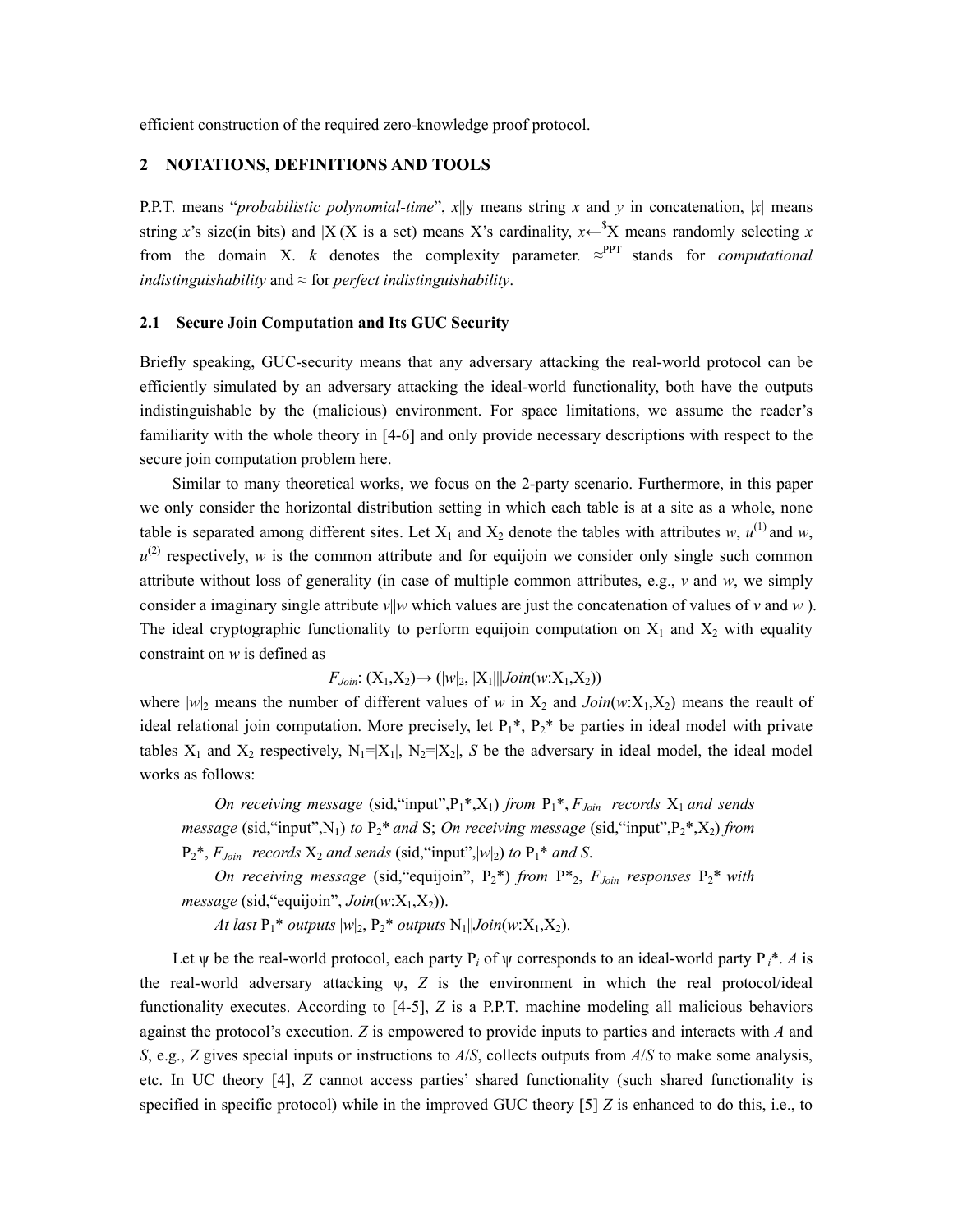provide inputs to and get outputs from the shared functionality. As a result, in GUC theory *Z* is strictly stronger and more realistic than in UC theory.

Let output<sub>Z</sub>( $\psi$ ,*A*) denote the outputs (as a joint stochastic variable)from  $\psi$ 's parties P<sub>1</sub>, P<sub>2</sub> under Z and *A*, output<sub>Z</sub>( $F_{Join}$ , $S$ ) denote the similar thing under *Z* and *S*. During the real/ideal protocol's execution, *Z* (as an active distinguisher) interacts with *A/S* and raises its final output, w.l.o.g., 0 or 1. Such output is denoted as  $Z$ (output<sub>Z</sub>( $\psi$ ,*A*),*u*) and  $Z$ (output<sub>*Z*</sub>( $F$ <sub>*Join*</sub>,*S*),*u*) respectively, where *u* is the auxiliary information.

**Definition 2.1**(GUC security [5]) If for any P.P.T. adversary *A* in real-world, there exists a P.P.T. adversary *S* (called *A*'s simulator) in ideal-world, both corrupt the same set of parties, such that for any environment *Z* the function  $|P[Z(\text{output}_Z(\psi,A),u)=1]-P[Z(\text{output}_Z(F_{Join},S),u)=1]|$  is negligible in complexity parameter *k* (hereafter denote this fact as output<sub>Z</sub>( $\psi$ ,*A*)≈<sup>PPT</sup> output<sub>Z</sub>( $F_{Join}$ ,*S*)), then we define that  $\psi$  GUC-emulates  $F_{Join}$  or say  $\psi$  is GUC-secure, denoted as  $\psi \rightarrow^{GUC} F_{Join}$ .

The most significant property of GUC-security is the universal composition theorem. Briefly speaking, given protocols  $\varphi_2$ ,  $\varphi_1$  and  $\psi(\varphi_1)$  where  $\psi(\varphi_1)$  is the so-called  $\varphi_1$ -hybrid protocol, if  $\varphi_2 \to^{GUC} \varphi_1$  then (under some technical conditions, e.g., subroutine-respecting)  $\psi(\varphi_2/\varphi_1) \to^{GUC} \psi(\varphi_1)$ where  $\psi(\varphi_2/\varphi_1)$  is a protocol in which every call to the subprotocol  $\varphi_1$  is replaced with a call to  $\varphi_2$ . This guarantees that a GUC-secure protocol can be composed in any execution context while still preserving its proved security. A similar consequence is also ture in UC theory but with some serious constraints. All details are presented in [4-5]. ACRS model is defined in [5]'s sec.4 and repeated in Appendix A in our paper.

### **2.2 IBE Scheme, Its Anonymity and Blind User-Private Key Generation Functionality**

In addition to data-privacy, anonymity(key-privacy) is another valuable property for public-key encryption schemes [1]. An IBE scheme  $\Pi$ =(Setup, UKG, E, D) is a group of P.P.T. algorithms, where Setup takes as input the complexity parameter *k* to generate master public/secret-key pair (*mpk*, *msk*), UKG takes as input *msk* and user's id *a* to generate *a*'s user private-key  $usk(a)$ ; E takes  $(mpk,a,M)$  as input where *M* is the message plaintext to generate ciphertext *y*, D takes  $(mpk,usk(a), y)$  as input to do decryption. Altogether these algorithms satisfy the consistency property: for any *k*, *a* and *M*

 $P[(mpk,msk) \leftarrow \text{Setup}(k); \, \text{usk}(a) \leftarrow \text{UKG}(msk,a); \, \text{y} \leftarrow \text{E}(mpk, a, M): \, D(mpk, \text{usk}(a), \, \text{y}) = M] = 1$ 

**Definition 2.2**(IBE Scheme's Chosen Plaintext Anonymity [1]) Given an IBE scheme Π=(Setup, UKG,E,D), for any P.P.T. attacker  $A = (A_1, A_2)$  consider the following experiment  $Exp_{\Pi, A}^{ANO - CPA} (k)$ :

 (*mpk*, *msk*)←Setup(*k*);  $(M^*, a_0^*, a_1^*, St) \leftarrow A_1^{UKG(msk.)} (mpk), a_0^* \neq a_1^*;$  $b \leftarrow$ <sup>\$</sup>{0,1}; *y*\*←E(*mpk*, *ab*\*, *M*\*);  $d$ <sup>←</sup> $A_2$ <sup>UKG(*msk*,.)</sup>(*St*,*y*\*); output( $d \oplus b$ );

*A* is contrained not to query its oracle UKG(*msk*,.) with  $a_0^*$  and  $a_1^*$ . Define  $Adv_{\Pi,A}^{ANO-CPA}$  as  $|2P[Exp_{\Pi,A}^{ANO-CPA}(k)=1]-1|$ . If  $Adv_{\Pi,A}^{ANO-CPA}$  is negligible in *k* for any P.P.T. *A* then  $\Pi$  is defined as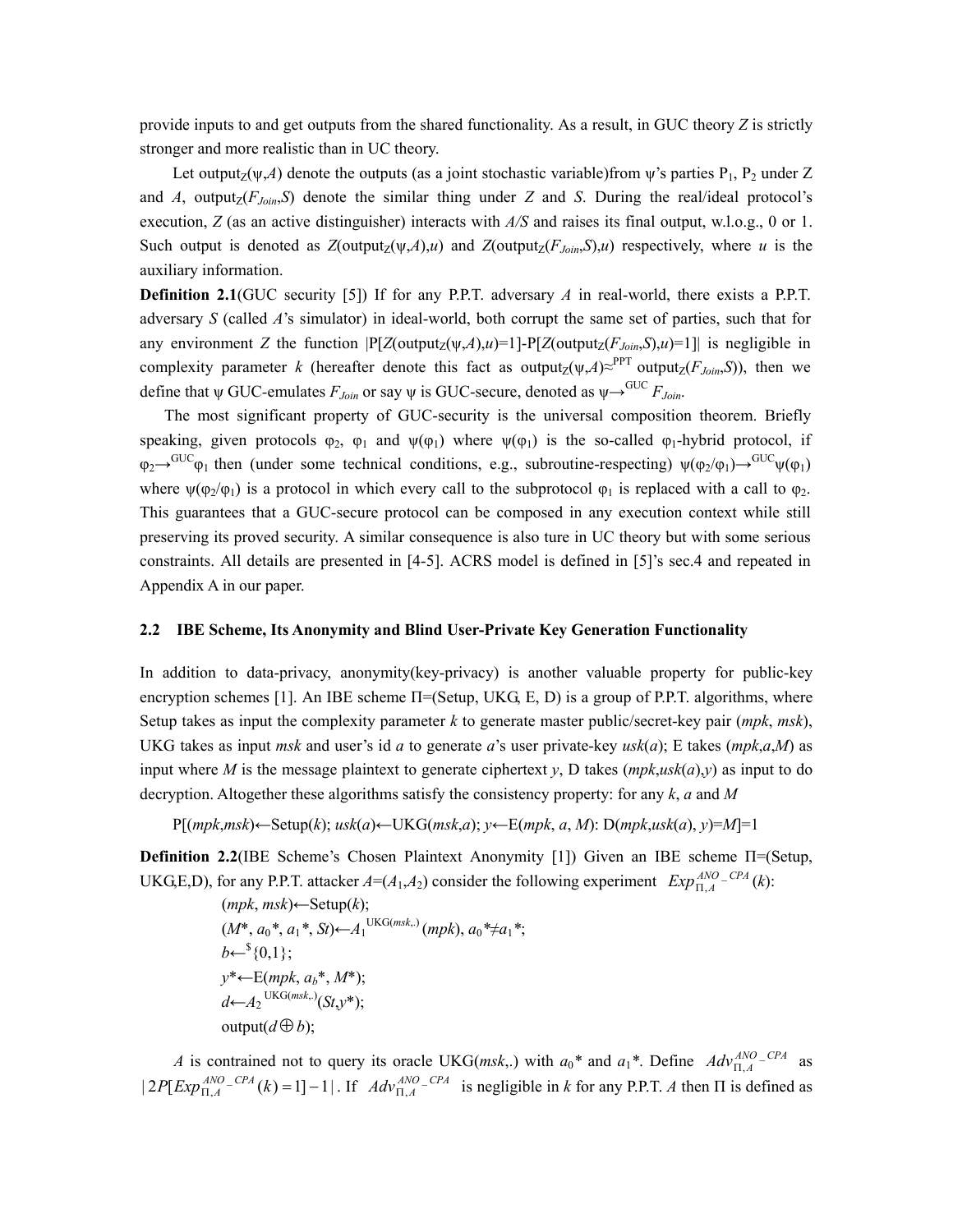*anonymous against chosen plaintext attack* or ANO\_CPA for short. In the above, if *M\**, *a*0*\**, *a*1*\** are generated independent of *mpk* then П is called id-*selective* ANO\_CPA .

Denote  $\max_{A\in P.P.T.} Adv_{\Pi,A}^{ANO-CPA}(k)$  as  $Adv_{\Pi}^{ANO-CPA}(k)$  or  $Adv_{\Pi}^{ANO-CPA}(t,q)$  where t is the adversary's maximum time-complexity and *q* is the maximum number of queries for the UKG-oracle.

Now we present the ideal functionality  $F_{\text{Blind-UKG}}^{\Pi}$  for an IBE scheme  $\Pi$ 's user private-key blind generation(note: even IBE scheme is not anonymous such functionality still makes sense. However, in this paper only anonymous IBE's such protocol is needed). In the ideal model, one party generates(just one time)  $\Pi$ 's master public/secret-key pair (*mpk,msk*) and submits it to  $F^{\Pi}$ Blind-UKG ;  $F^{\Pi}$ Blind-UKG generates *usk*(*a*)=UKG(*msk*,*a*) for another party who submits its private input *a*(this computation can take place any times and each time for a new *a*), revealing nothing about *a* to the party who provides (*mpk*,*msk*) except how many private-keys are generated. Formally, let *S* be the ideal adversary,  $P_1^*$ , P2\* the ideal party, *sid* and *ssid* the session-id and subsession-id respectively, the ideal model works as follows:

P1\* *selects randomness ρ and computes* (*mpk*,*msk*)←Setup(*ρ*), *sends the message* (sid,  $mpk$ ||*msk*|| $\rho$ ) *to*  $F^{\Pi}$ Blind-UKG;  $F^{\Pi}$ Blind-UKG *sends message* (sid, *mpk*) *to*  $P_2$ <sup>\*</sup> *and S*;

*On receiving a message* (sid||ssid,*a*) *from* P2\* (*ssid and a are fresh everytime*), *in response F*<sup>П</sup> Blind-UKG *computes usk*(*a*)←UKG(*msk*,*a*), *sends the message* (sid||ssid, *usk*(*a*)) *to*  $P_2^*$  *and the message* (sid||ssid, *n*) *to*  $P_1^*$  *and S*, *where n is initialized to be 0 and increased by 1 everytime the computation takes place*.

*At last*,  $P_1^*$  *outputs its last n*,  $P_2^*$  *outputs all its obtained usk(a)'s.* 

### **2.3 (Identity-Augmented) Non-Malleable Zero-Knowledge Proofs of Knowledge**

This subsection presents the concept of zero-knowledge proofs of knowledge following [8,14] with slight symbolic modifications. Let *L* be a NP language, *R* is its associated P-class binary relation. i.e.,  $x \in L$  *iff* there exists *w* such that  $R(x, w) = 1$ . Let *A*, *B* be two machines, then  $A(x, B)$ <sub>[σ]</sub> represents *A*'s output due to its interactions with *B* under a public common input *x* and common reference string (c.r.s.)  $\sigma$ , tr<sub>A,B</sub>(*x*)<sub>[ $\sigma$ ] represents the transcripts due to interactions between *A* and *B* under a common</sub> input *x* and c.r.s.  $\sigma$ . When we emphasize *A*'s private input, say *y*, we also use the expression  $A_v(x;B)_{[\sigma]}$ and  $\text{tr}_{A(\nu),B}(x)_{[\sigma]}$  respectively. Let  $A = (A_1, A_2)$ , B and C be machines where  $A_1$  can coordinate with  $A_2$  by transferring status information to it, then  $(\langle B,A_1 \rangle, \langle A_2, C \rangle)$  represents the interaction between  $A_1$  and  $B$ , (maybe concurrently)  $A_2$  and *C*. Due to such interactions, let *tr* be the transcripts between  $A_2$  and  $C$ ,  $u$ be the final output from  $A_2$  and  $\nu$  be the final output form *C*, then  $\langle B, A_1 \rangle, \langle A_2, C \rangle$ 's output is denoted as (*u*,*tr*,*v*).

Two transcripts  $tr_1$  and  $tr_2$  are *matched* each other, if  $tr_1$  and  $tr_2$  are the same message sequence(consisted of the same messages in the same order) and the only difference is that any corresponding messages are in the opposite directions.

Let *A* be a machine, the symbol  $\vert A \vert$  represents such a machine which accepts two kinds of instructions: the first one is in the form of ("start",  $i, x, w$ ) and  $A$  in response starts a new instance of *A*, associates it with a unique name *i* and provides it with public input *x* and private input *w*; the second is in form of ("message",*i*,*m*) and  $\overline{A}$  in response sends message *m* to instance  $A_i$  and then returns  $A_i$ 's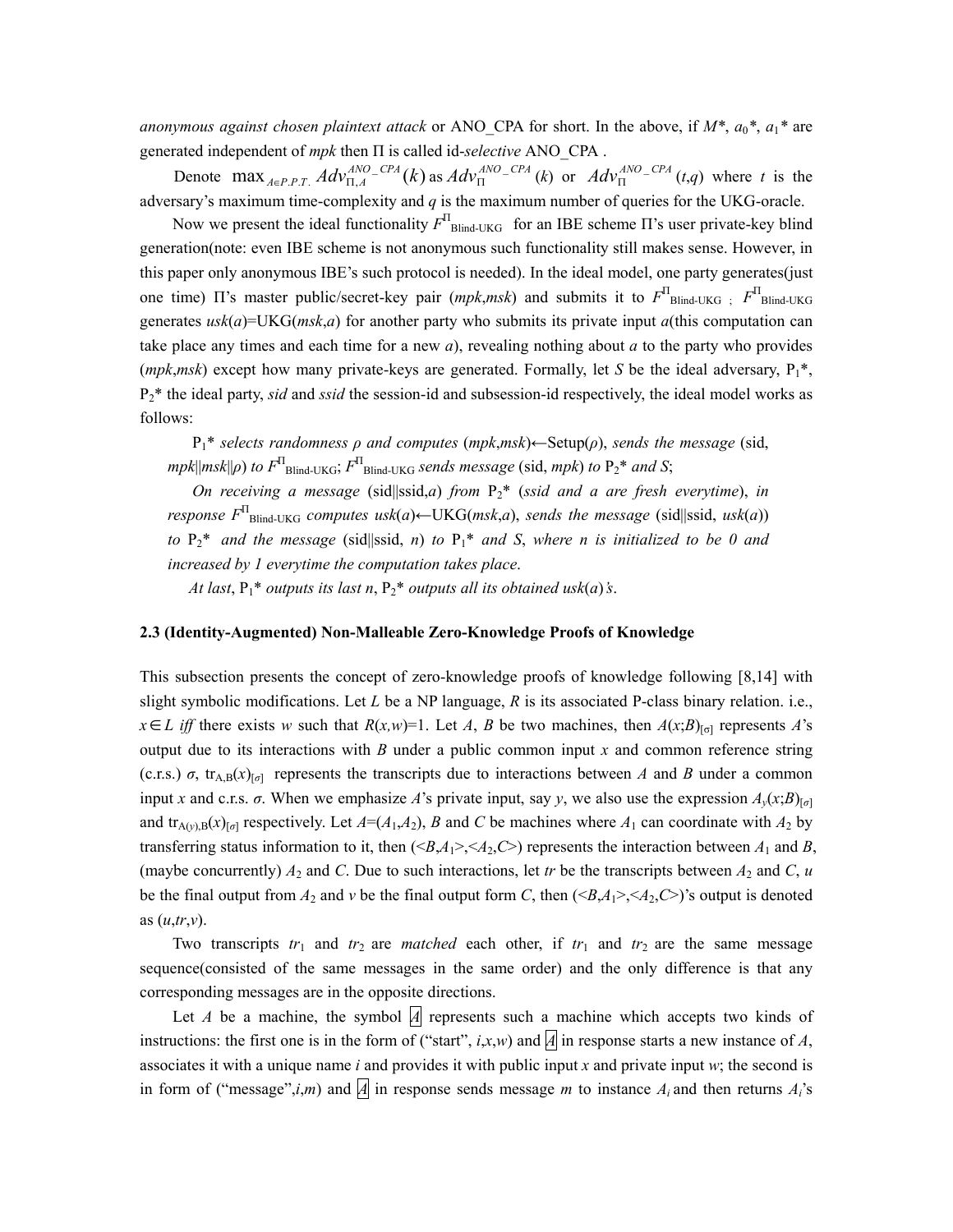response to *m*.

**Definition 2.3**(Zero-Knowldeg Proof and Non-Malleable Zero-Knowledge Proof Protocol [14])  $ZPoK_R=(D_{crs},P,V,Sim)$  where  $Sim=(Sim_1,Sim_2)$  is a group of P.P.T. algorithms, *k* is complexity parameter,  $D_{crs}$  takes *k* as input and generates c.r.s.  $\sigma$ ; P is called *prover*, takes ( $\sigma$ ,*x*,*w*) as input where  $R(x, w) = 1$  and generates a proof  $\pi$ ; V is called *verifier*, takes ( $\sigma$ ,*x*) as input and generates 0 or 1; Sim<sub>1</sub>(k) generates ( $\sigma$ ,*s*), Sim<sub>2</sub> takes  $x \in L$  and ( $\sigma$ ,*s*) as input and generates the simulation. All algorithms except  $D_{crs}$  and Sim<sub>1</sub> take the c.r.s.  $\sigma$  as one of their inputs, so  $\sigma$  is no longer explicitly included in all the following expressions unless for emphasis. Now  $ZPoK_R$  is defined as a *zero-knowledge proof protocol for relation R*, if the following properties are all satisfied:

(1) For any *x* ∈ *L* and  $\sigma$ ←D<sub>*crs*</sub>, it's always true that P[*V*(*x*;*P*)<sub>[ $\sigma$ ]<sup>=1</sup>]=1;</sub>

([2](#page-6-0)) For any P.P.T. algorithm *A*,  $x \notin L$  and  $\sigma \leftarrow D_{crs}$ , it's always true that P[*V*(*x*;*A*)<sub>[ $\sigma$ </sub>=1]=0<sup>2</sup>;

(3) For any P.P.T. algorithm *A* which outputs 0 or 1, let *ε* be empty string, the function

 $|P[\sigma \leftarrow D_{crs}; b \leftarrow A(\varepsilon, \overline{P}]_{[\sigma]}: b=1] - P[(\sigma, s) \leftarrow \text{Sim}_1(k); b \leftarrow A(\varepsilon, \overline{\text{Sim}_2(s)}]_{[\sigma]}: b=1]$ 

is always negligible in  $k$ , where we emphasize the fact by symbol  $\text{Sim}_2(s)$  that all  $\text{Sim}_2$  instances have the same *s* as one of their inputs.

The *non-malleable zero-knowledge proof protocol* for relation  $R$  is defined as NMZPoK<sub>R</sub>= (D*crs*,P,V,Sim,Ext) where Sim=(Sim1,Sim2), Ext=(Ext1,Ext2) and (D*crs*,P,V,Sim) is a zero-knowledge proof protocol for relation *R* as above, P.P.T. algorithm  $Ext_1(k)$  generates ( $\sigma$ , $\sigma$ , $\tau$ ) and the interactive P.P.T. machine Ext<sub>2</sub>(named as witness extractor) takes ( $\sigma$ , $\tau$ ) and protocol's transcripts as its input and extracts *w*, and all the following properties hold:

(4) The distribution of the first output of  $Sim<sub>1</sub>$  is identical to that of  $Ext<sub>1</sub>$ ;

(5) For any  $\tau$ , the distribution of the output of V is identical to that of Ext<sub>2</sub>'s restricted output which does not include the extracted value (*w*);

(6) There exists a negligible function  $\eta(k)$  (named as knowledge-error function) such that for any P.P.T. algorithm  $A=(A_1, A_2)$  it's true that

P[(*σ*,*s*,*τ*)←Ext<sub>1</sub>(*k*); (*x*,*tr*,(*b*,*w*))←( $\leq$ Sim<sub>2</sub>(*s*), $A_1$ >, $\leq$  $A_2$ ,Ext<sub>2</sub>(*τ*)>)<sub>[*σ*]</sub>: *b*=1 ∧ *R*(*x*,*w*)=1 ∧ *tr* doesn't match any transcript generated by  $\overline{\text{Sim}_2(s)}$ ]

 $>$  P[(*σ*,*s*)←Sim<sub>1</sub>(*k*); (*x*,*tr*,*b*)←( $\leq$ Sim<sub>2</sub>(s)<sub>*n*</sub> $A_1$ >, $\leq$  $A_2$ ,V>)<sub>[σ]</sub>: *b*=1 ∧ *tr* doesn't match any transcript generated by  $\text{Sim}_2(s)$ ] - η(*k*).

It's easy to see that  $NMZPoK_R$  is a zero-knowledge proof of knowledge. [8,14] developed an efficient method to derive non-malleable zero-knowledge proof protocols based-on simulation-sound tag-based commitment schemes and the so-called Ω-protocols (proposed in [14]). In order to achieve GUC-security in our construction, we need to further enhance NMZPoK to the concept of identity-augmented non-malleable zero-knowldege proof protocol(IA-NMZPoK) as follows.

**Definition 2.4**(IA-NMZPoK Protocol for Relation *R*) The IA-NMZPoK Protocol for relation *R*, IA-NMZPoK<sub>R</sub>=(D,Setup,UKG,P,V,Sim,Ext) where  $Sim=(Sim_1,Sim_2)$  and  $Ext=(Ext_1,Ext_2)$ , is a group of P.P.T. algorithms. Setup(*k*) generates master public/secret-key pair (*mpk*,*msk*), UKG(*msk*,*id*) generates *id*'s private-key *usk(id)* where  $id \in {P,V}$  (the prover's and verifier's identity). Sim<sub>1</sub> takes  $u$ sk $(V)$  as input, Ext<sub>1</sub> takes  $u$ sk $(P)$  as input. All algorithms except Setup take  $(mp k, \sigma)$  as one of its

<span id="page-6-0"></span><sup>&</sup>lt;sup>2</sup> Strictly this protocol should be called "*zero-knowledge argument*", however, such difference is not essential in this paper so we harmlessly abuse the terminology.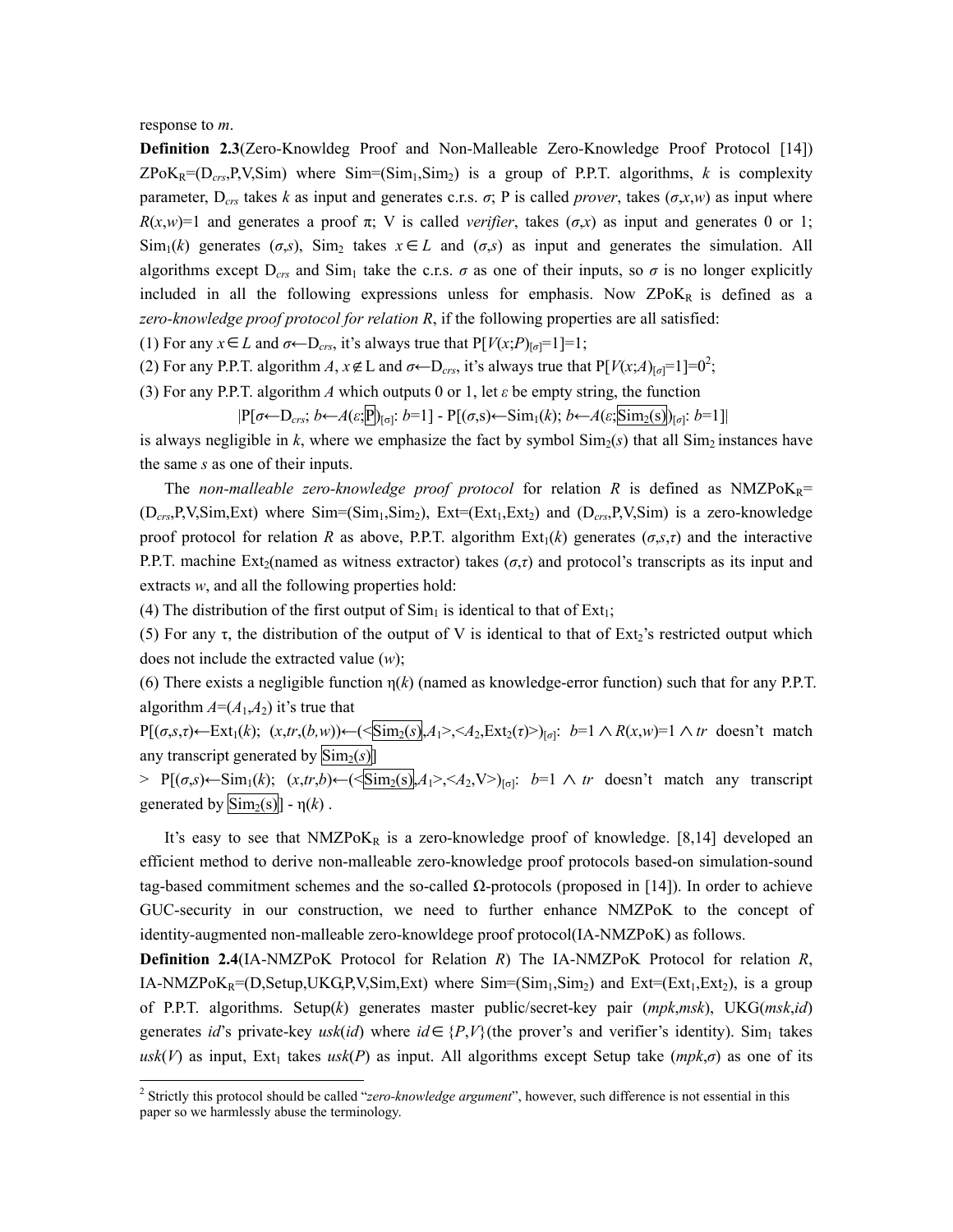inputs(so it no longer explicitly appears). The protocol has the same properties as *R*'s NMZPoK protocol in definition 2.3.

Note that by this definition an IA-NMZPoK protocol works in ACRS model [5] which ACRS is its *mpk*. In addition, only the corrupt verifier can run Sim  $(Sim_1)$  taking usk(V) as input) and only the corrupt prover can run Ext (Ext<sub>1</sub> taking  $usk(P)$  as input). This is exactly what is required in ACRS model. Given a relation *R*, a general and efficient construction of IA-NMZPoK protocol for *R* is presented in Appendix D.

### **2.4 Commitment Scheme**

We need the non-interactive identity-based trapdoor commitment sheme [5](IBTC for short) as another important tool in our construction.

**Definition 2.5**(IBTC scheme [5]) Let *k* be complexity parameter, the non-interactive identity-based trapdoor commitment sheme IBTC=(D, Setup, UKG, Cmt, Vf, FakeCmt, FakeDmt) is a group of P.P.T. algorithms, where D(*k*) generates *id*, Setup(*k*) generates master public/secret-key pair (*mpk*, *msk*), UKG(*msk*,*id*) generates *id*'s user private-key *usk*(*id*), Cmt(*mpk*,*id*,*M*) generates message *M*'s commitment/decommitment pair (*cmt*,*dmt*), Vf(*mpk*, *id*, *M*, *cmt*, *dmt*) outputs 0 or 1, verifying whether *cmt* is *M*'s commitment with respect to *id*. These algorithms are consistant, i.e., for any *M*:

P[(*mpk*, *msk*)←Setup(*k*); (*cmt*,*dmt*)←Cmt(*mpk*,*id*, *M*): Vf(*mpk*, *id*, *M*, *cmt*, *dmt*)=1]=1

FakeCmt(*mpk*, *id*, *usk*(*id*)) generates ( *cmt* ,λ), FakeDmt(*mpk*, *M*, λ, *cmt* ) generates *d* (w.l.o.g. λ contains *id*||*usk*(*id*) as one of its components so FakeDmt doesn't explicitly take *id* and *usk*(*id*) as its input). A secure IBTC scheme has the following properties:

(1)Hiding: for any *id* and  $M_0$ ,  $M_1$ , ( $cmt$ <sub>i</sub>, $dmt$ <sub>i</sub>)←Cmt( $mpk$ ,*id*,  $M$ <sub>i</sub>), i=0,1, then  $cmt_0 \approx$ <sup>P.P.T</sup>.cmt<sub>1</sub>;

(2) Binding: for any P.P.T. algorithm *A*, the function  $Adv_{IBTC,A}^{binding}(k) \equiv P[(mpk, msk) \leftarrow Setup(k); (id*,$  $cmt^*$ ,  $M_0^*$ ,  $d_0^*$ ,  $M_1^*$ ,  $d_1^*$ )←  $A^{UKG(msk,.)}(mpk)$ : *A* doesn't query oracle-U(*msk*,.) with  $id^* \wedge M_0^* \neq M_1^*$ ∧ Vf(*mpk*, *id\**, *M*0*\**, *cmt\**, *d*0*\**)=Vf(*mpk*, *id\**, *M*1*\**, *cmt\**, *d*1*\**)=1] is always negligible in *k*.

(3)Equivocability: For any P.P.T. algorithm  $A=(A_1,A_2)$  the following experiment always has  $|P[b*=b]-1/2|$  upper-bounded by a negligible function in *k*:

> $(mpk, msk) \leftarrow$ Setup $(k)$ ; (*St, id*\*, *M\**)←*A*1(*mpk*,*msk*); *usk*(*id\**)←UKG(*msk*,*id*\*); ( *cmt* ,λ)←FakeCmt(*mpk*,*id\**,*usk*(*id\**));  $d_1 \leftarrow$ FakeDmt(*mpk*,  $M^*$ ,  $\lambda$ ,  $\overline{cmt}$ );  $d_0 \leftarrow$ <sup>§</sup>{0,1}<sup>|d<sub>1</sub>|</sup>;  $b \leftarrow$ <sup>\$</sup>{0,1};  $b^* \leftarrow A_2(St, d_b);$

Note that equivocability implies P[Vf(*mpk*, *id\**, *M\**, *cmt*,  $d_1$ <sup>\*</sup>)=1|>1-γ(*k*) where γ(*k*) is a negligible function in *k*. [5] presented an efficient IBTC construction and proved its security.

### **3 GENERAL CONSTRUCTION**

Now we present the formal consctrution of the real-world private equijoin protocol Ψ. P<sub>1</sub> and P<sub>2</sub> denote two real-world parties with private tables  $X_1$  and  $X_2$ , each with attributes *w*, *x* and *w*, *y* respectively (more generally x is the vector of all attributes in  $X_1$  othe than  $w$ , similar for y, but this is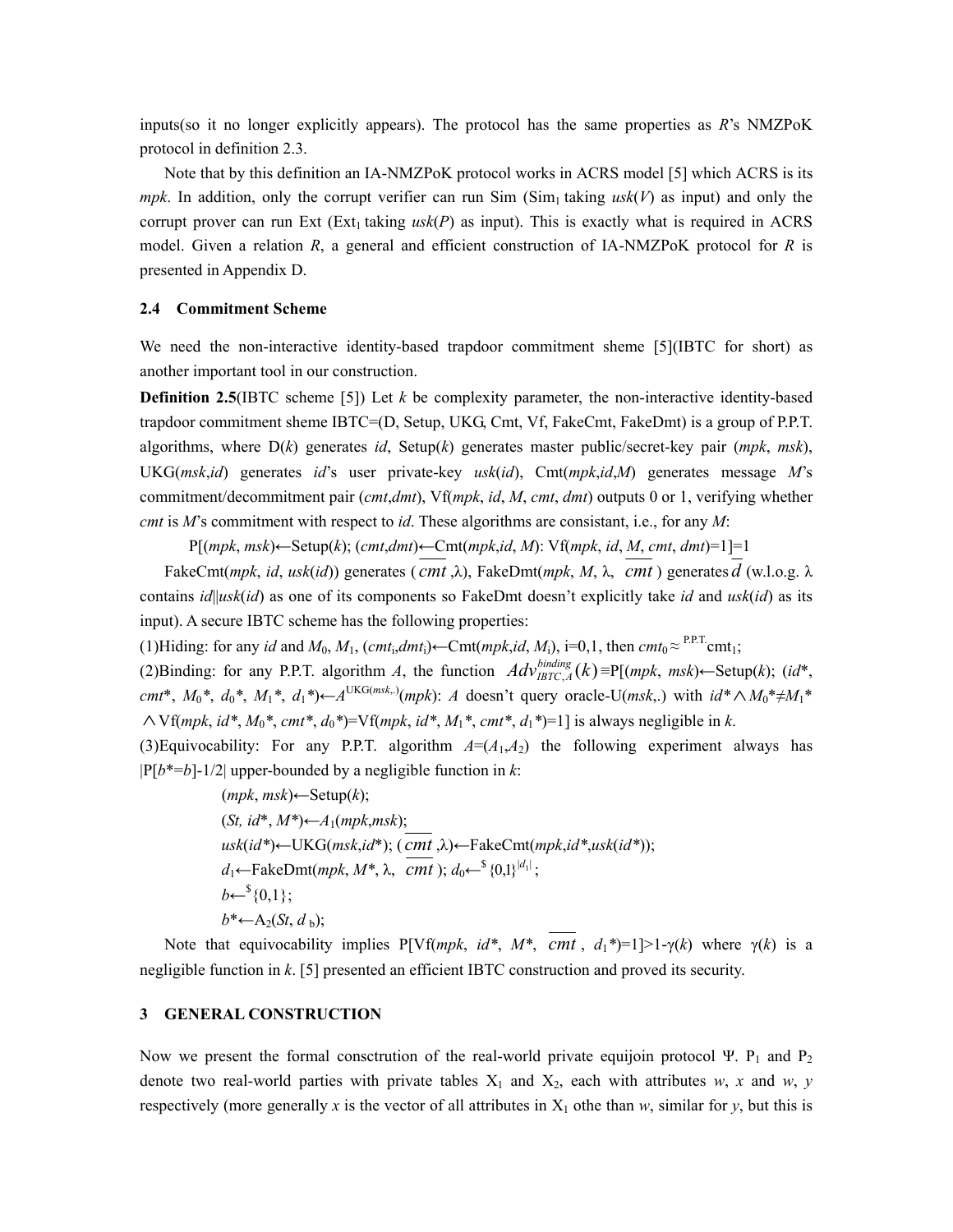immaterial in our approach),  $X_1 = \{(u_1, x_1), \ldots, (u_{N_1}, x_{N_1})\}$ ,  $X_2 = \{(v_1, y_1), \ldots, (v_{N_2}, y_{N_1})\}$  where  $u_i$ 's,  $v_j$ 's are values of *w*,  $x_i$ 's are values of *x* and  $y_i$ 's are values of *y*.  $\Pi$ =(ESetup, UKG, E, D) is a id-selective ANO\_CPA anonymous and id-selective IND\_CPA data-private IBE scheme,  $\Delta_{\text{Blind-UKG}}^{\Pi}$  is the real-world protocol for П's user private-keys blind generation. In addition, we suppose a predefined bijective coding function *H* maping strings or values (e.g.,  $x_i$ ,  $y_j$ ) to  $\Pi$ 's plaintexts, but for simplicity we always write  $E(mpk, a,x||y)$  instead of  $E(mpk, a,H(x||y))$ . IA-NMZPoK $(w:R(x,w)=1)$  denotes an IA-NMZPoK protocol for relation *R* where *w* is *x*'s witness. TC=(D,TSetup,UKG,Cmt,Vf,FakeCmt, FakeDmt) is an IBTC scheme.  $M_0$  is a (fixed) public common string and  $|M_0|$ =poly(k). Ψ's ACRS is  $mpk_{TC}$ || $mpk_{\Delta}$ || $mpk_{ZK}$ || $M_0$  where  $mpk_{TC}$ ,  $mpk_{\Delta}$ ,  $mpk_{ZK}$  are respectively TC's,  $\Delta^{\Pi}$ <sub>Blind-UKG</sub>'s and an IA-NMZPoK protocol (see below)'s master public key. Ψ works as follows. For intuition it is also presented in a figure where the IA-NMZPoK protocol's arrow points from the prover to its verifier.

### **Equijoin Protocol Ψ: General Construction**

(1) P<sub>1</sub> computes  $\Pi$ 's master public/secret-key ( $mpk,msk$ )←ESetup(k), for each  $(u_i,x_i) \in X_1(i=1,...,N_1)$ computes ciphertext  $\xi_i$ ←E(*mpk*, $u_i$ , $x_i$ || $M_0$ ;  $r_i$ ) where  $r_i$  is the independent randomness in each encryption, then computes  $(cmt, dmt) \leftarrow \text{Cmt}(mpk_{\text{TC}}, P_2, \xi_1 || \dots || \xi_{\text{N1}})$  and sends  $mpk || cmt$  to  $P_2$ .

(2) P<sub>1</sub> and P<sub>2</sub> run the protocol  $\Delta$ <sup>II</sup> Blind-UKG where P<sub>1</sub> (as the key-generater) inputs (*mpk,msk*) and P<sub>2</sub> (as the key-receiver) inputs all distinct  $v_1,...,v_N$  to  $\Delta^{\Pi}$ <sub>Blind-UKG</sub>. On  $\Delta^{\Pi}$ <sub>Blind-UKG</sub>'s completion, P<sub>1</sub> obtains N and P<sub>2</sub> obtains  $usk(v_1), \ldots, usk(v_N)$  as the output.

(3)  $P_1$  sends  $\xi_1 || \dots || \xi_{N1} || dm t$  to  $P_2$ .

(4) P<sub>2</sub> verifies Vf( $mpk_{TC}$ , P<sub>2</sub>,  $\xi_1 || \dots ||\xi_{N1}$ , *cmt*, *dmt*)=1.

(5) P<sub>1</sub> runs the protocol IA-NMZPoK $((u_i,x_i,r_i))$ :  $\xi = \mathbb{E}(mpk, u_i, x_i||M_0; r_i)$ ,  $i=1,...,N_1$ ) as a prover with P<sub>2</sub> as a verifier. On this IA-NMZPoK 's completion, P2 tries to decrypt each ξ*i* by all *usk*(*vj*)'s it obtained in step 2 and everytime the output has suffix  $M_0$ , i.e.,  $D(mpk,usk(v_i), \xi_i)=x_i||M_0$ , it generates an entry  $(v_i)$ , *x<sub>i</sub>*). All such entries constitute a temporary table  $X_0$ , then P<sub>2</sub> performs a local join Y<sub>0</sub>←Join(*w*:X<sub>0</sub>,X<sub>2</sub>). (6)  $P_1$  outputs N and  $P_2$  outputs Y<sub>0</sub>.

Note that  $X_0 = \{(v_i, x_i) \in X_1$ : there exists  $\xi_i$  s.t.  $D(mpk, usk(v_i), \xi_i) = x_i | M_0\}$  and  $D(mpk, usk(v_i), \xi_i) = x_i$  $x_i$ ||*M*<sub>0</sub> implies  $u_i = v_i$  with negligible exception, so Y<sub>0</sub>=Join(*w*:X<sub>1</sub>,X<sub>2</sub>), i.e., Ψ's output is correct with only negligible exception probability.

Ψ is atually a *∆*<sup>П</sup> Blind-UKG-hybrid protocol and we require *∆*<sup>П</sup> Blind-UKG→GUC*F*<sup>П</sup> Blind-UKG(definition 2.1). However, merely requiring  $\Delta^{\Pi}$ <sub>Blind-UKG</sub>→G<sup>UC</sup>F<sup>Π</sup><sub>Blind-UKG</sub> cannot guarantee Ψ's GUC-security but only "half GUC-security" instead (i.e., the real adversary  $A$  corrupting  $P_1$  can be completely simulated by an ideal adversary *S* but this is not true when *A* corrupts P2. Only data-privacy can be proved in the latter case). In order to make the real adversary completely simulatable in ideal-world, some additional property is required for  $\Delta$ <sup>Π</sup><sub>Blind-UKG</sub>. This leads to definition 3.1 and it is not hard to verify that our concrete construction of  $\Delta$ <sup>Π</sup><sub>Blind-UKG</sub> in next section really satisfies it.

**Definition 3.1**(IBE's User Private-keys Blind Generation Protocol with Extractor) Given IBE scheme  $\Pi$ =(ESetup,UKG,E,D) and  $\Delta^{\Pi}$ <sub>Blind-UKG</sub>→ $^{GUC}F^{\Pi}$ <sub>Blind-UKG</sub>, let P<sub>1</sub>, P<sub>2</sub> be  $\Delta^{\Pi}$ <sub>Blind-UKG</sub>'s parties where P<sub>2</sub> provides user-id *a* and obtains  $usk(a)$ ,  $P_1$  owns *msk* and (blindly) gernates  $usk(a)$  for  $P_2$ . This  $\Delta$ <sup>II</sup><sub>Blind-UKG</sub> is defined as *extractable*, if there exists P.P.T. algorithm Setup<sub>∆</sub>, UKG<sub>∆</sub>, Ext<sub>∆</sub>=(Ext<sub>1</sub>,Ext<sub>2</sub>) and a negligible function  $\delta(k)$ , called the *error function*, such that

(1) Setup∆(*k*) generates the master public/secret-key pair (*mpk*∆,*msk*∆).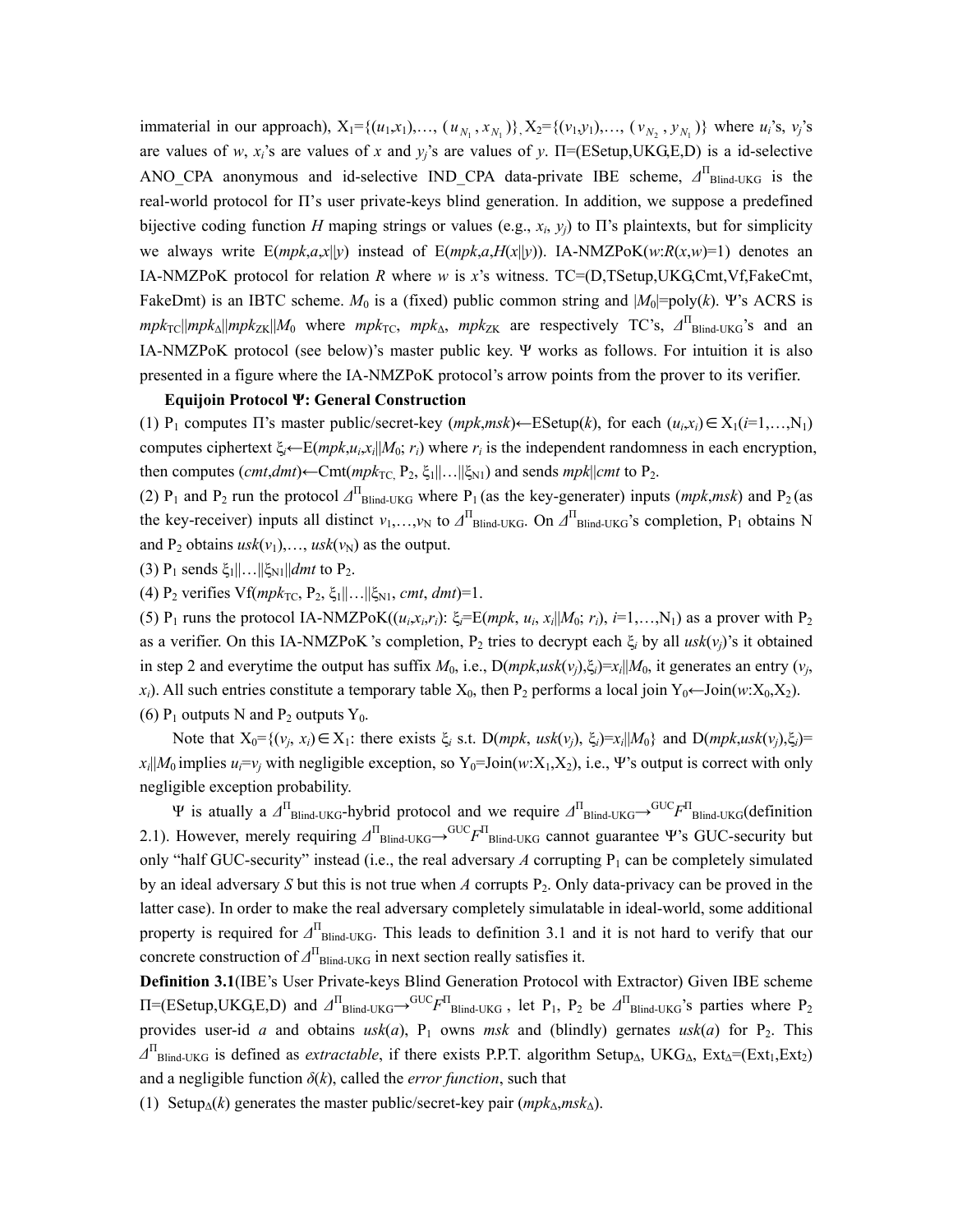(2) UKG∆(*msk*∆,*id*) outputs a trapdoor *usk*∆(P2) when *id*=P2(key-receiver's identity) and outputs nothing otherwise.

(3) for any user-id *a*, honest  $P_1$  and any P.P.T. algorithm *A*, it is true that(via notations in subsection 2.3)  $Ext_1(usk(P_2))$  outputs  $(\sigma, \tau)$  such that

 $P[Ext_2(mpk||τ; A(a))_{[σ]}=a]$ > $P[A_a(mpk; P_1(mpk,msk))_{[σ]}=UKG(msk,a)]-δ(k)$ where  $(mpk,msk)$  is  $\Pi$ 's master public/secret-key owned by  $P_1(mpk$  is published).

We stress that all extractors in definition 2.3 and definition 3.1 are non-rewinding.

$$
P_1(X_1) \hspace{1cm} ACRS = mpk_{\text{TC}} || mpk_{\text{AK}} || Mpk_{\text{ZK}} || M_0 \hspace{1cm} P_2(X_2)
$$



Combining all the instantiations of subprotocols in this general construction (some presented in next section and Appendix D), it's easy to see that we can get a  $O(1)$  and  $O(N_1+N_2)$ message-complexity solution. The exact computation efficiency analysis can be only done for specific instantiations (e.g., that presented in next section) which is provided in the full version paper.

**Theorem 3.1** *Suppose that IBE scheme*  $\Pi = (ESetup, UKG, E, D)$  *is both id-selective* ANO CPA *anonymous and id-selective* IND\_CPA *data-private*, *∆*<sup>П</sup> Blind-UKG→GUC *F*<sup>П</sup> Blind-UKG *with extractor*  $Ext_{\Pi} = (Ext_{\Pi,1}, Ext_{\Pi,2})$  *and error function*  $\delta$  *as in def.3.1, IA-NMZPoK* $((u_i,x_i,r_i): \xi_i = E(mpk, u_i, x_i||M_0; r_i)$ *i*=1,…,N1) *is an* IA-NMZPoK *protocol*, TC=(D,TSetup, UKG,Cmt,Vf,FakeCmt,FakeDmt) *is an* IBTC *scheme, then*  $\Psi \rightarrow^{GUC} F_{join}$  *assuming static corruptions.* 

The proof is in Appendix B.

## **4 AN INSTANTIATION VIA BOYEN-WATERS IBE SCHEME**

Theorem 3.1 presents security conditions for the general construction Ψ, among which some are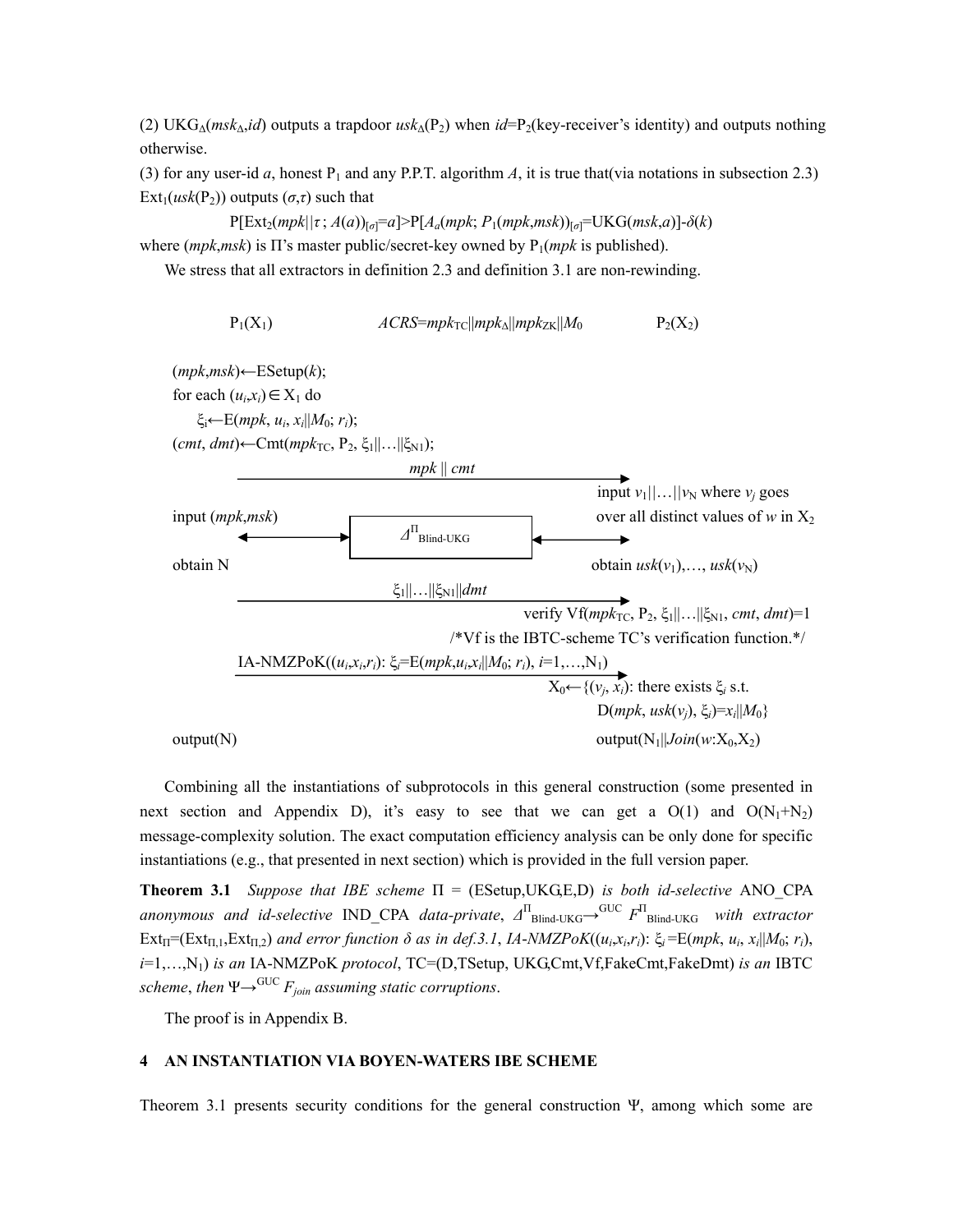available in existing works, e.g., the commitment scheme can be directly borrowed from [5]. The subprotocols which require new efficient constructions are only IBE scheme's user private-keys generation protocol and the protocol IA-NMZPoK $((a,r): \xi=E(mpk,a,M_0;r))$ . In this section we present an efficient instantiation of Ψ via *Boyen-Waters* IBE scheme. The related zero-knowledge protocol's construction is presented in Appendix D.

# **4.1 Boyen-Waters IBE**[3]

Given an bilinear group pairing ensemble  $J=\{(p,G_1,G_2,e)\}\$ <sub>k</sub> where  $|G_1|=|G_2|=p$ , *p* is *k*-bit prime number, P∈G<sub>1</sub>, *e*:G<sub>1</sub>×G<sub>1</sub>→G<sub>2</sub> is a non-degenerate pairing, *Boyen-Waters* **IBE** consists of

ESetup(*k*):

 $g, g_0, g_1 \leftarrow {}^S G_1; \omega, t_1, t_2, t_3, t_4 \leftarrow {}^S Z_p; \Omega \leftarrow e(g, g)^{t_1 t_2 \omega};$  $v_1 \leftarrow g^{t1}$ ;  $v_2 \leftarrow g^{t2}$ ;  $v_3 \leftarrow g^{t3}$ ;  $v_4 \leftarrow g^{t4}$ ;  $mpk\leftarrow(G_1, G_2, p, e, \Omega, g, g_0, g_1, v_1, v_2, v_3, v_4);$  $msk \leftarrow (\omega, t_1, t_2, t_3, t_4);$ return(*mpk*,*msk*); UKG(*msk*, *a*), *a* ∈  $Z_p$ :  $r_1, r_2 \leftarrow {^sZ_p};$  $usk(a) \leftarrow (g^{r_1t_1t_2+r_2t_3t_4}, g^{-\overline{\omega}t_2}(g_0g_1^{a})^{-r_1t_2}, g^{-\overline{\omega}t_1}(g_0g_1^{a})^{-r_1t_1}, (g_0g_1^{a})^{-r_2t_4}, (g_0g_1^{a})^{-r_2t_3});$  $return(usk(a))$ ;  $E(mpk, a, M)$ ,  $M \in G_2$ :  $s, s_1, s_2 \leftarrow {}^S Z_p$ ;  $\zeta \leftarrow (\Omega^s M, (g_0 g_1^{a})^s, v_1^{s-s1}, v_2^{s1}, v_3^{s-s2}, v_4^{s2})$ ; return( $\zeta$ );  $D(mpk, usk(a), (\xi_{00}, \xi_{0}, \xi_{1}, \xi_{2}, \xi_{3}, \xi_{4})$ ) where  $usk(a) \equiv (d_0, d_1, d_2, d_3, d_4)$ :  $T \leftarrow e(d_0, \xi_0)e(d_1, \xi_1)e(d_2, \xi_2)e(d_3, \xi_3)e(d_4, \xi_4)$ ; return( $\xi_{00}T$ );

[3] has proven that assuming the decisional bilinear Diffie-Hellman problem(D-BDHP)'s hardness on J, this scheme is id-selective IND\_CPA data-private; assuming the decisional linear problem(D-LP)'s hardness, this scheme is id-selective ANO\_CPA anonymous. Notice that D-BDHP hardness implies D-LP's hardness, all the above consequences can be also obtained only under D-BDHP's hardness.

# **4.2** User Private-Keys Blind Generation Protocol  $\Delta_{Blind-UKG}^{Boyen-Waters}$  and Its GUC-Security

For simplicity we only present how to blindly generate *usk*(*a*) for a single user-id *a*. The generalization to blindly generating  $usk(a_1)||...||usk(a_N)$  for multiple user-id's  $a_1||...||a_N$  is trival and still constant-round, though the total message-complexity is linearly increased.

The two parties are  $P_1$  (with private input *msk*) and  $P_2$  (with private input *a*). Both parties have the common input *mpk* where (*mpk*,*msk*) are generated by IBE scheme's ESetup(*k*) (usually *msk* per se is the randomness in ESetup so we use a simplified notation  $mpk$ ←ESetup( $msk$ ) hereafter).  $\Delta_{Blind-I/KG}^{Boyen-Waters}$ has two IA-NMZPoK subprotocols (see below) which ACRS's are denoted as  $mpk_{ZK,II}$  and  $mpk_{ZK,III}$ . ∆Boyen–Wate<br>∆Blind –UKG  $\Delta_{Blind-UKG}^{Boyen-Waters}$  is in ACRS model which ACRS is  $mpk_{ZK,III}$ || $mpk_{ZK,III}$ .  $\Delta_{Blind-UKG}^{Boyen-Waters}$  works as follows: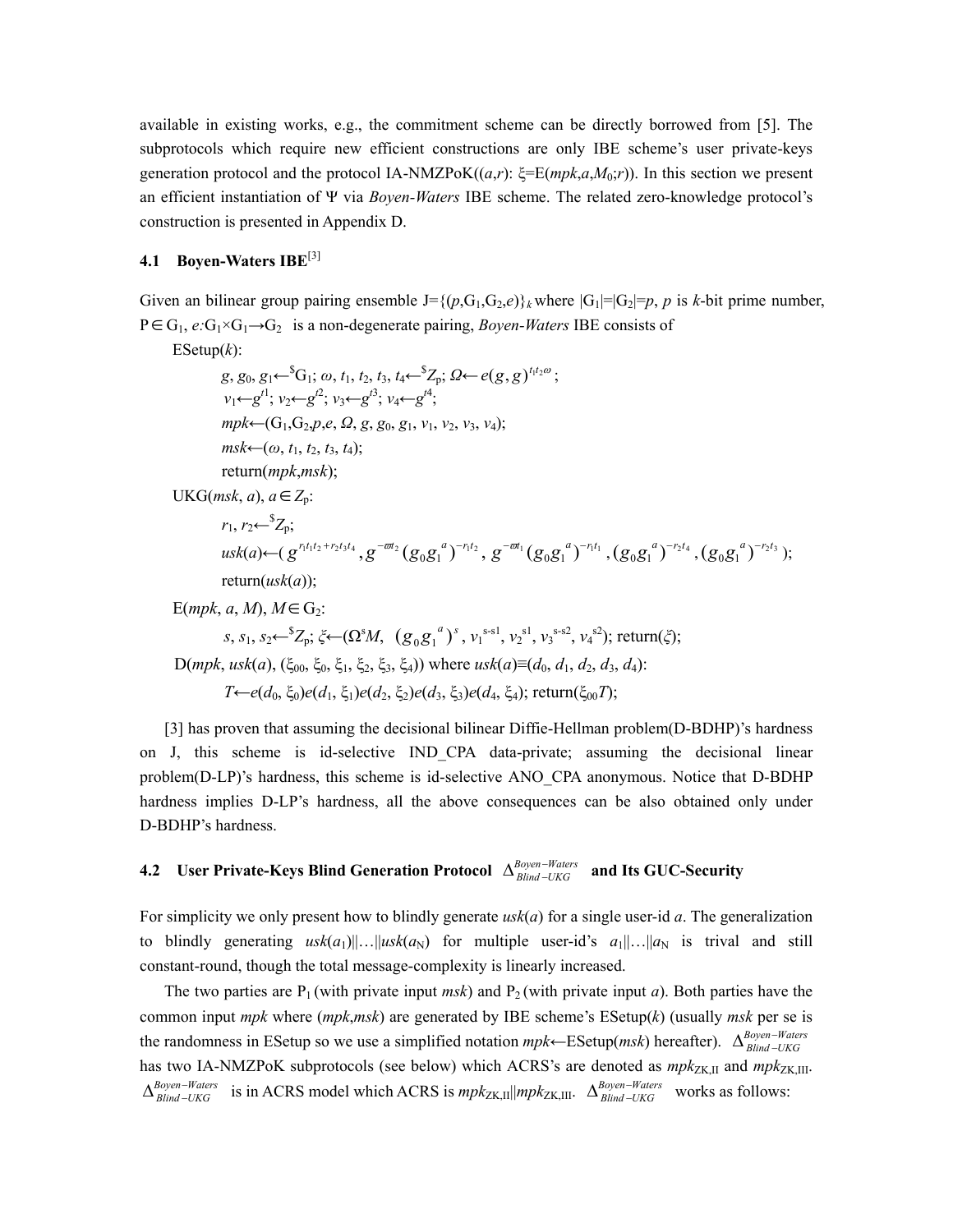(1)  $P_1$  runs a protocol IA-NMZPoK(*msk*: *mpk*=ESetup(*msk*)) as a prover with  $P_2$  as a verifier, where the meaning of the notation IA-NMZPoK(*msk*: *mpk*=ESetup(*msk*)) follows section 3. Denote this protocol as  $IA\text{-}NMZPoK<sub>II</sub>$ .

(2) P<sub>2</sub> selects  $r_1$ ,  $r_2$ ,  $y_1$ ,  $y_2$ ,  $y_3$ ,  $y_4$  at random, computes  $U_i \leftarrow g^{r_i}$ ,  $V_i \leftarrow (g_0 g_1^a)^{-r_i}$  for  $i=1,2$  and *h<sub>j</sub>*←  $g^{y_j}g_1^a$  for *j*=1,2,3,4, sends  $U_1||U_2||V_1||V_2||h_1||h_2||h_3||h_4$  to P<sub>1</sub>. Then P<sub>2</sub> runs the protocol

IA-NMZPoK((*a*,  $r_1$ ,  $r_2$ ,  $y_1$ ,  $y_2$ ,  $y_3$ ,  $y_4$ ):  $\wedge_{i=1,2}U_i = g^{r_i} \wedge_{i=1,2}V_i = (g_0g_1^{a})^{-r_i} \wedge_{j=1,2,3,4} h_j = g^{y_j}g_1^{a}$ ) as a prover with  $P_1$  as a verifier. Denote this protocol as IA-NMZPo $K_{III}$ .

(3)  $P_1$  selects  $\sigma$ ,  $r_1$ ',  $r_2$ ' at random, computes  $d_0 \leftarrow (g^{r_1} U_1^{\sigma})^{t_1 t_2}$   $(g^{r_2} U_2^{\sigma})^{t_3 t_4}$ ;  $d_1 \leftarrow g^{-\sigma t_2} (h_1 g_0)^{-r_1 t_2} V_1^{\sigma t_2}$ ;  $d_1'' \leftarrow g^{r_1'r_2}$ ;  $d_2' \leftarrow g^{-\varpi r_1} (h_2 g_0)^{-r_1'r_1} V_1^{\sigma r_1}$ ;  $d_2'' \leftarrow g^{r_1'r_1}$ ;  $d_3' \leftarrow (h_3 g_0)^{-r_2'r_4} V_2^{\sigma r_4}$ ;  $d_3'' \leftarrow g^{r_2'r_4}$ ;  $d_4' \leftarrow (h_4 g_0)^{-r_2 t_3} V_2^{\sigma t_3}$ ;  $d_4'' \leftarrow g^{r_2 t_3}$  and sends  $d_0 || d_1'' || d_1'' || d_2'' || d_2'' || d_3'' || d_3'' || d_4''$  to P<sub>2</sub>.  $(d)$  P<sub>2</sub> computes  $d_j \leftarrow d'_j d''_j$ ,  $j=1,2,3,4$  and outputs  $(d_0, d_1, d_2, d_3, d_4)$ .

For intuition the protocol is presented in the figure below where IA-NMZPoKs' arrows point from zero-knowledge's prover to its verifier.

 $ACRS=mpk_{ZK}$ <sub>II</sub> $\|mpk_{ZK}$ <sub>III</sub>

 $P_1(mpk, msk)$   $P_2(mpk, a)$ 

IA-NMZPoK<sub>II</sub>(*msk: mpk*=Setup(*msk*)) select  $r_1, r_2, y_1, y_2, y_3, y_4$  at random;  $U_i \leftarrow g^{r_i}$ ,  $V_i \leftarrow (g_0 g_1^a)^{-r_i}$ ,  $i=1,2$  $h_j \leftarrow g^{y_j} g_1^a$ , j=1,2,3,4  $U_1||U_2||V_1||V_2||h_1||h_2||h_3||h_4$ IA-NMZPoK<sub>III</sub>  $((a, r_1, r_2, y_1, y_2, y_3, y_4): \wedge_{i=1,2}U_i=g^{r_i} \wedge_{i=1,2}V_i=(g_0g_1^{a})^{-r_i} \wedge_{j=1,2,3,4}h_j=g^{y_j}g_1^{a})$ select  $\sigma$ ,  $r_1$ ',  $r_2$ ' at random;  $d_0 \leftarrow (g^{r_1^c} U_1^{\sigma})^{t_1 t_2}$   $(g^{r_2^c} U_2^{\sigma})^{t_3 t_4}$ ;  $d_1' \leftarrow g^{-\varpi t_2} (h_1 g_0)^{-r_1' t_2} V_1^{\sigma t_2}; d_1'' \leftarrow g^{r_1' t_2};$  $d_2' \leftarrow g^{-\varpi t_1} (h_2 g_0)^{-r_1 t_1} V_1^{\sigma t_1}; d_2'' \leftarrow g^{r_1 t_1};$  $d_3' \leftarrow (h_3 g_0)^{-r_2 t_4} V_2^{\sigma t_4}; d_3'' \leftarrow g^{r_2 t_4};$  $d_4' \leftarrow (h_4 g_0)^{-r_2 t_3} V_2^{\sigma t_3}; d_4'' \leftarrow g^{r_2 t_3};$  $d_0$ || $d_1$ ' || $d_1$ ''|| $d_2$ ' || $d_2$ ''|| $d_3$ ' || $d_3$ ''|| $d_4$ ' || $d_4$ ''  $d_j \leftarrow d'_j d''_j$ , *j*=1,2,3,4 output(*d*0, *d*1, *d*2, *d*3, *d*4)

It's easy to show by direct calculation that  $P_2$  outputs the correct  $usk(a) = (d_0, d_1, d_2, d_3, d_4)$  where  $d_0$  $= g^{(r_1^{\prime}+r_1\sigma)t_1t_2+(r_2^{\prime}+r_2\sigma)t_3t_4}$ ,  $d_1 = g^{-\overline{\omega}t_2}(g_0g_1^{a})^{-(r_1^{\prime}+r_1\sigma)t_2}$ ,  $d_2 = g^{-\overline{\omega}t_1}(g_0g_1^{a})^{-(r_1^{\prime}+r_1\sigma)t_1}$ ,  $d_3 =$  $(g_0 g_1^{a})^{-(r_2'+r_2\sigma)t_4}$ ,  $d_4 = (g_0 g_1^{a})^{-(r_2'+r_2\sigma)t_3}$ . Regarding security, we have

**Theorem 4.1** *Suppose the bilinear group pairing* J has *D-BDHP hardness*, *both IA-NMZPoK*II *and IA-NMZPoK*III *are identity-augmented non-malleable zero-knowledge proof protocols for specific relations described in the above, then*  $\Delta_{\text{Blind}-}^{\text{Boyen}-}$ − *Waters* → GUC *F Boyen–Waters* assuming static corruptions and  $\Delta_{\text{Blind}-UKG}^{\text{Boyen}-Waters}$  *satisfies def.* 3.1.

Appendix C gives the proof and Appendix D has the related IA-NMZPoK protocol's construction.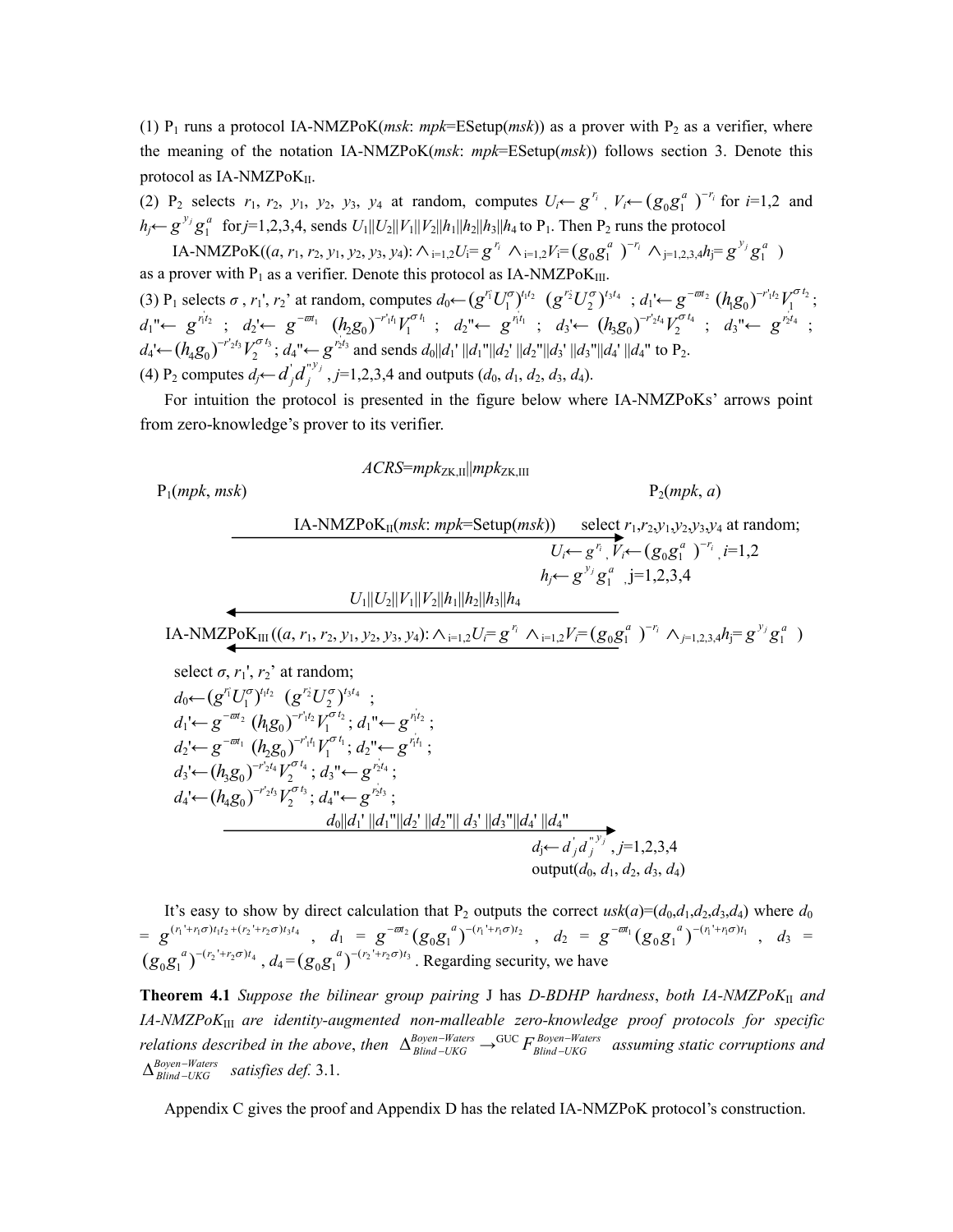### **REFERENCES**

- [1] M.Abdalla, M.Bellare, D.Catalano et al. Searchable Encryption Revisited: Consistency Properties, Relation to Anonymous IBE and Extensions. In Crypto'05, LNCS Vol. 3621, 205-222, 2005.
- [2] I.Blake, V.Kolenilkov. Conditional Encrypted Mapping and Comparing Encrypted Numbers, In Proc. Financial Cryptography, 2006.
- [3] X.Boyen, B.Waters. Anonymous Hierarchical Identity-based Encryption without Random Oracles, Crypto'06, LNCS Vol.4117, 290-307, 2006.
- [4] R.Canetti, Universally Composable Security: a New Paradgim for Cryptographic Protocols, 42nd Annual Symposium on foundations of computer Science, IEEE Computer Society, 136-145, 2001.Updated in 2005, eArchive Cryptology 2001/067.
- [5] R.Canetti, Y.Dodis, R.Pass et al Universally Composable Security with Global-Setup*,* TCC'07, LCNS Vol.4392, 61-85, 2007. Full version available at eArchive Cryptology 2007.
- [6] Y.Dodis, V.Shoup, S.Walfish Efficient Construction of Composable Commitment and Zero-Knowledge Proofs, Proc. Crypt'08, 2008.
- [7] H.Garacia-Molina, J.Ullman, J.Widom Database System Implementation, Prentice-Hall, Inc.,2001.
- [8] J.Garay, P..MacKenzie, K.Yang Strengthening Zero-Knowledge Protocols using Signatures, Proc. Eurocrypt, LNCS Vol.2656, 177-194, 2003.
- [9] H. Hacigumus, B.Iyer, C.Li, S.Mehrotra Executing SQL over Encrypted Data in the Database-Service-Provider Model. In *ACM SIGMOD*'06, 96-107, 2006.
- [10] C.Hazay, Y.Lindell Efficient Protocols for Set Intersection and Pattern Matching with Security against Malicious and Covert Adversaries, Proc. CT-RSA'08, 2008.
- [11] J.Katz, A.Sahai, B.Waters. Predicate Encrypted Supporting Disjunctions, Polynomial Equations and Inner Products, In Proc. Eurocrypt'08, 146-162, 2008
- [12] Y.Lindell, B.Pinkas. Privacy Preserving Data Mining. Journal of Cryptography 15,3(2002), 177-206.
- [13] L.Kissner, D.Song Private-Preserving Set Operations, Crypto'05, LNCS Vol.3621, 241-257, 2005.
- [14] P.MacKenzie, K.Yang On Simulation-Sound Trapdoor Commitments, In Proc. Eurocrypt'04, LNCS Vol.3027, 382-400, 2004.
- [15] M.T.Ozsu, P.Valduriez. Principles of Distributed Database Systems, Prentice-Hall, Inc., 1999
- [16] E.Shi, J.Bethencourt, H.Chen, D.X.Song, A.Perrig. Multi-dimensional Range Quries over Encrypted Data. In IEEE Symposium on Security and Privacy, 2007.
- [17] B.Waters. Ciphertext-Policy Attribute-Based Encryption: An Expressive, Efficient and Provabley Secure Realization, eArchive 2008/304.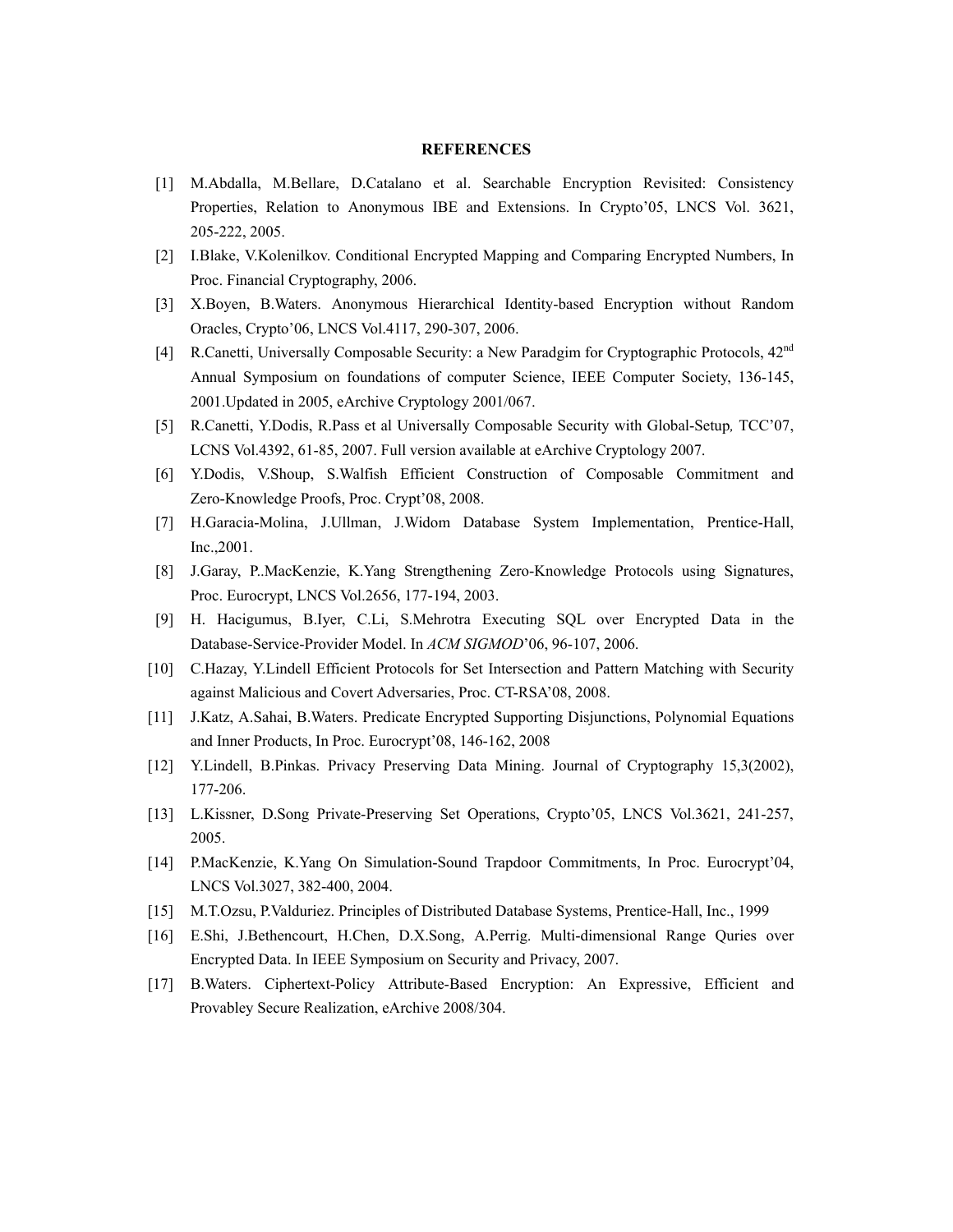### **APPENDIX.A ACRS MODEL**

Recently [5] improves and generalizes the early UC-theory proposed in [4] to make a more general, realistic and strictly stronger security notion. The universal composition theorem is still true in this paradigm, however, the pre-setup needs to be strictly enhanced. In GUC paradigm the CRS model is insufficient to implement general cryptographic functionalities, instead we need a new pre-setup model called ACRS(augmented common reference string) model. This pre-setup can be performed via a shared functionality  $\overline{G}_{acrs}^{Setup,UKG}$  with two parameter functions Setup and UKG similar to IBE scheme's master public/secret-key generator and its user private-key generator.  $\overline{G}_{acrs}^{Setup,UKG}$  's program is [5]:

Initialization Phase: *compute*  $(mpk, msk) \leftarrow$ Setup(*k*) *and store*  $(mpk, msk)$ ;

Running Phase: *on receiving message* ("*CRS request*",P*i*) *from any party* P*i*, *response*

("*ACRS*", *mpk*) t*o* P*<sup>i</sup> and the adversary S*;

*On receiving message* ("*Retrieve*",*sid*,P*i*) *from a corrupt party* P*i*, *compute*   $u$ sk $(P_i)$ ←UKG(*msk*, $P_i$ ) *and return the message* ("*Private-key*", *sid*,  $u$ sk $(P_i)$ ) *to*  $P_i$ ; *if*  $P_i$  *is not a corrupt party*, *response nothing*.

### **APPENDIX.B PROOF OF THEOREM 3.1**

We prove the GUC-security in two cases that the real-world adversary A corrupts  $P_1$  or  $P_2$  respectively. Below  $P_1^*$  and  $P_2^*$  stand for  $P_1$  and  $P_2^*$  respective counterparts in ideal-world.

All parties are assumed to be initialized with a copy of the common reference string *ACRS*, i.e., the concatenation of TC's master public-key  $mpk_{TC}$ ,  $\Delta^{H}$ <sub>Blind-UKG</sub>'s  $mpk_{\Delta}$ , the IA-NMZPoK protocol's  $mpk_{ZK}$ and  $M_0$ , generated by the pre-setup G<sub>ACRS</sub>. For this *ACRS*, its  $msk=msk<sub>TC</sub>||msk<sub>Δ</sub>||msk<sub>ZK</sub>$  and UKG(*msk,id*) responses with  $usk(id)=usk_{TC}(id)||usk_{\Delta}(id)||usk_{ZK}(id)$  where  $usk_{TC}(id)$ ,  $usk_{\Delta}(id)$  and  $u$ s $k$ <sub>ZK</sub>(*id*) are respectively TC's,  $\Delta$ <sup>II</sup><sub>Blind-UKG</sub>'s and the IA-NMZPoK protocol's user private-keys corresponding to  $id \in \{P_1, P_2\}$ .

(1) *A* corrupts P<sub>1</sub>: for simplicity we first make the proof in  $F<sup>T</sup>_{\text{Blind-UKG}}$ -hybrid model and then complete the proof by generalized universal composition theorem. Let  $X_1 = \{(u_1^*, x_1^*, \ldots, (u_{N1}^*, x_{N1}^*)\}$  be *A*'s(i.e.,  $P_1$ 's) own table,  $X_2 = \{(v_1^*, y_1^*, \ldots, (v_{N1}^*, y_{N2}^*)\}$  be  $P_2^*$ 's own table. We need to construct an ideal adversary  $S_1$  who corrupts  $P_1^*$ , runs *A* as a black-box and simulates the real-world honest party  $P_2$  to interact with *A*:

On receiving the message (sid, "input",  $N_2$ ) from  $F_{Join}$ ,  $S_1$  gets  $usk(P_1)$  by querying the shared functionality G<sub>ACRS</sub> with ("retrieve",sid,P<sub>1</sub>) where  $usk(P_1)=usk_{\text{TC}}(P_1)||usk_{\text{2}}(P_1)||usk_{\text{2}}(P_1))$ , computes  $(\sigma, s, \tau)$ ←IA-NMZPoK::Ext<sub>1</sub>(*usk<sub>ZK</sub>*(P<sub>1</sub>))( to avoid ambiguity, we use *Γ*:*f* to represent a protocol *Γ*'s algorithm *f*), generates N<sub>2</sub> entries  $(v_1, y_1), \ldots, (v_{N2}, y_{N2})$  at random and then starts *A*;

After *A* sends the first message *mpk*||*cmt*, *S*<sub>1</sub> interacts with *A* as an honest key-receiver in model of  $F_{\text{Blind-UKG}}^{\text{II}}$  and obtains  $usk(v_1), \ldots, usk(v_{N2})$ ;

 $S_1$  intercepts the message  $\xi_1||\ldots||\xi_N||$ *dmt* sent from *A*,verifies whether Vf(*mpk*<sub>TC</sub>, P<sub>2</sub>,  $\xi_1||\ldots||\xi_N|$ , *cmt*,*dmt*)=1 and then participates in protocol IA-NMZPoK( $(u^*, x^*, r_i)$ :  $\xi_i = E(mpk, u_i^*, x^*_{i}|M_0; r_i)$ ,  $i=1,...,N_1$  as a verifier calling the knowledge extractor IA-NMZPoK::Ext<sub>2</sub>(*τ*) to extract the witness  $(u^*, x_i^*, r_i)$ , i=1,...,N<sub>1</sub> (in fact only  $u^*$ <sub>i</sub>'s and  $x_i^*$ 's are needed in this proof);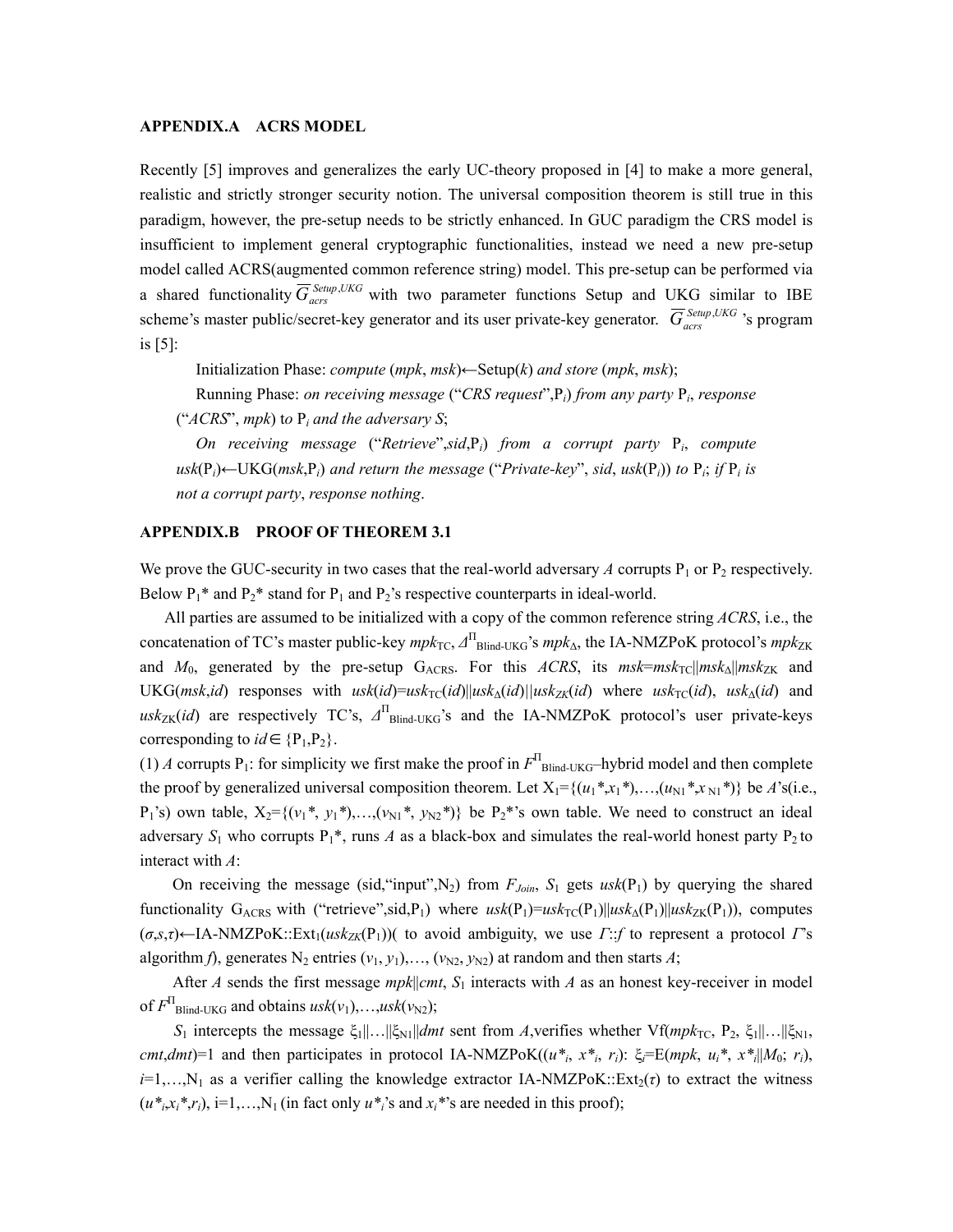*S*<sub>1</sub> sends the message (sid, "input",  $\{(u^*_{1},x_1^*),...,(u_{N1}^*,x^*_{N1})\}$  to  $F_{Join}$ , then outputs whatever *A* outputs to the environment.

Let tr( $A$ , $S$ <sub>1</sub>) denote the transcripts due to the interaction between  $S$ <sub>1</sub> and  $A$ , tr<sup> $\psi$ </sup>( $A$ , P<sub>2</sub>(X<sub>2</sub>)) denote the transcripts due to the interaction between *A* and  $P_2(X_2)$  in the real-world protocol Ψ( $P_2(X_2)$ ) means the real-world party possessing the same private table  $X_2$  as  $P_2^*$ ). From *A*'s perspective, the difference between  $tr(A, S_1)$  and  $tr^{\psi}(A, P_2(X_2))$  is that the former provides  $F^{\Pi}$ <sub>Blind-UKG</sub> with  $\{v_1, \ldots, v_{N2}\}$  as the input, the latter provides  $F^{\Pi}$ <sub>Blind-UKG</sub> with  $\{v_1^*,...,v_{N2}^*\}$ , but according to  $F^{\Pi}$ <sub>Blind-UKG</sub>'s specification *A* knows nothing about what data entries are provided to  $F_{\text{Blind-UKG}}^{\Pi}$  by the other party except the number N<sub>2</sub>, as a result, tr( $A, S_1$ )≈ tr<sup> $\psi$ </sup>( $A, P_2$ ( $X_2$ ))(perfectly indistinguishable) from  $A$ 's perspective. In particular, the distribution of *A*'s output due to interactions with  $S_1$  is the same as that (in real-world protocol Ψ) due to interactions with P<sub>2</sub>(X<sub>2</sub>). Let  $\eta$  be IA-NMZPoK protocol's error function,  $Adv_{TC}^{binding}$  be attacker's advantage against TC's binding property, all are negligible functions in *k*. It's not hard to show (by contradiction) that the probability with which  $S_1$  correctly extracts all *A*'s data-entries  $(u^*, x_1^*, \ldots, x_n^*)$  $(u^*_{N1}, x_{N1}^*)$  is greater than the probability  $P[P_2(mpk||\xi_1||...||\xi_{N1};A)=1] - N_1(\eta + Adv_{TC}^{binding}) \geq P[P_2]$ outputs  $Join(w:X_1,X_2)$  - N<sub>1</sub>( $\eta$  +  $Adv_{TC}^{binding}$ ), therefore, the difference between the probability with which  $P_2^*(X_2)$  outputs  $Join(w:X_1,X_2)$  under the ideal-world adversary  $S_1$ 's attacks and the probability with which  $P_2(X_2)$  outputs  $Join(w:X_1,X_2)$  under the real-world adversay A's attacks against  $\Psi$  is upper-bounded by  $N_1(\eta + Adv_{TC}^{binding})$ , also a negligible function in *k*. Combining all the above facts, for any P.P.T. environment *Z* we have output<sub>Z</sub>( $\psi$ ,  $A \approx PPT$  output<sub>Z</sub> ( $F_{Join}$ ,  $S_1$ ), i.e.,  $\Psi \rightarrow GUC$   $F_{Join}$ , in *F*П Blind-UKG–hybrid model.

Now replace the ideal functionality  $F^{\Pi}$ <sub>Blind-UKG</sub> with  $\Delta^{\Pi}$ <sub>Blind-UKG</sub> in Ψ. By what is just proved, the assumption  $\Delta^{\Pi}$ <sub>Blind-UKG</sub>  $\rightarrow$ <sup>GUC</sup>  $F^{\Pi}$ <sub>Blind-UKG</sub> and the GUC-theorem, we still have the GUC-emulation consequence. In addition, it's not hard to estimate  $S_1$ 's time complexity  $T_{S1} = T_A + O(N_2 + N_1T_e)$  where  $T_A$ and  $T_e$  are  $A$ 's and the knowledge extractor's computation time.

(2) *A* corrupts P<sub>2</sub>: Denote *A*'s(i.e., P<sub>2</sub>'s) own table as  $X_2 = \{(v^*_{1}, y^*_{1}), ..., (v^*_{N2}, y^*_{N2})\}, P_1^*$ 's own table as  $X_1 = \{(u^*, x^*)$ ,..., $(u^*, x^*)$ }, we need to construct an ideal adversary  $S_2$ .  $S_2$  corrupts  $P_2^*$ , gets  $u$ sk $(P_2)$  by querying the pre-setup G<sub>ACRS</sub> with ("retrieve",sid,P<sub>2</sub>) where  $u$ sk $(P_2)=u$ sk<sub>TC</sub>(P<sub>2</sub>)|| $u$ sk<sub>Δ</sub> $(P_2)$ ||  $u$ sk<sub>ZK</sub>(P<sub>2</sub>), generates (*σ*, *s*)←IA-NMZPoK::Sim<sub>1</sub>( $u$ sk<sub>ZK</sub>(P<sub>2</sub>)), runs *A* as a black-box and simulates the real-world honest party  $P_1$  to interact with *A*:

On receiving message (sid, "input", N<sub>1</sub>) from  $F_{Join}$ ,  $S_2$  generates  $(u_1, x_1), \ldots, (u_{N1}, x_{N1})$  at random, computes  $(mpk,msk) \leftarrow$  Setup(k) and  $\xi_i \leftarrow E(mpk, u_i,x_i||M_0; r_i)$  for each  $(u_i,x_i)$  where  $r_i$  is the independent randomness in each encryption, computes  $(cmt^0, \lambda) \leftarrow$  FakeCmt $(mpk_{TC}, P_2, usk_{TC}(P_2))$ , starts *A* and sends the message  $mpk||cm<sup>0</sup>$  to *A*;

 $S_2$  interacts with *A* as the user private-key generator in  $\Delta$ <sup>Π</sup><sub>Blind-UKG</sub> and calls the extractor  $\Delta$ <sup>π</sup><sub>Blind-UKG</sub>::Ext<sub>Δ</sub>(*usk*<sub>Δ</sub>(P<sub>2</sub>)) to extract *v*\*<sub>1</sub>,…,*v*\*<sub>N</sub> (N is the number of distinct *v*\*<sub>i</sub>'s), generates *y*<sub>1</sub>,…, *y*<sub>N</sub> at random, sends the message (sid, "input",  $P_2^*$ ,  $\{(v^*_{1}, y_1), \ldots, (v^*_{N}, y_N)\}$  to  $F_{Join}$ ;

 $S_2$  sends the message (sid, "join",  $P_2$ ") to  $F_{Join}$  and gets the response  $\{(u^*_{i1}, x^*_{i1}, y_{i1}), \ldots, (u^*_{i,t}, x^*_{i,t})\}$  $y_{j}(i)$  (i.e., the equijoin of  $X_1$  and  $\{(v^*_{1}, y_1), ..., (v^*_{N}, y_N)\}$ , in particular this result implies that there are  $t-v_j$ 's such that  $u^*_{j1}=v_{j1},..., u^*_{j}=\overline{v^*_{j1}}$ . To simplify the notation, denote this response table as  $\{(u^*_{1}, x^*_{1},..., u^*_{j1}=\overline{v^*_{j1}}\})$  $y_1)$ ,...,  $(u^*, x^*, y_t)$ .

S<sub>2</sub> computes  $\xi^*$ <sub>i</sub>←E(*mpk*,  $u^*$ <sub>i</sub>,  $x^*$ <sub>i</sub>||*M*<sub>0</sub>;  $r^*$ <sub>i</sub>) where  $r^*$ <sup>i</sup><sub>i</sub>'s are independent randomness for i=1,…,*t*,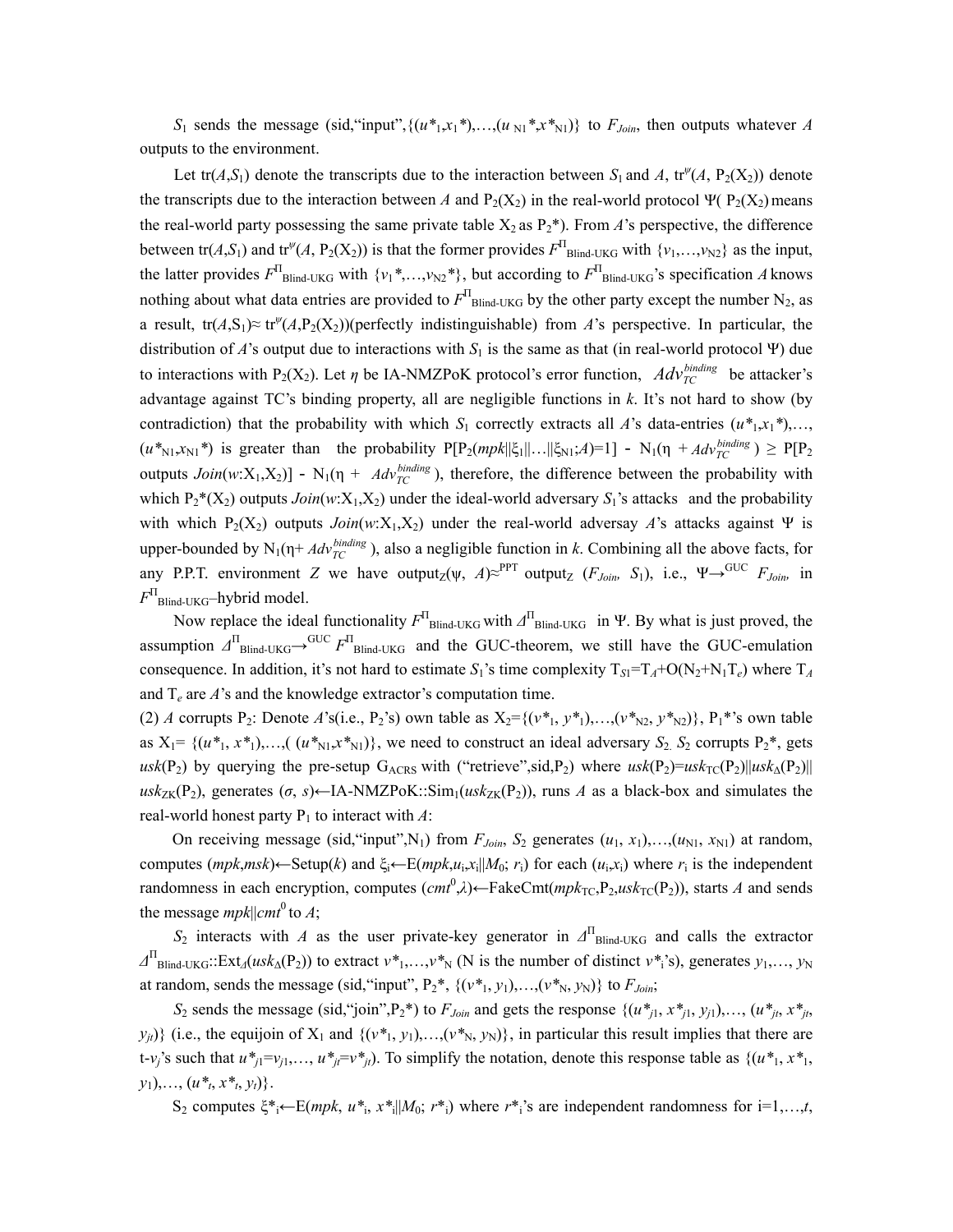replaces arbitrary t  $\xi_i$ 's with  $\xi_i$ <sup>\*</sup>'s and keeps other N<sub>1</sub>-t  $\xi_i$ 's unchanged, making a new sequence denoted as  $\xi'_{1}$ ||…|| $\xi'_{N1}$ , computes  $dm^{0}$ ←FakeDmt( $mpk_{TC}$ ,  $\xi'_{1}$ ||…|| $\xi'_{N1}$ ,  $\lambda$ ,  $cm^{0}$ ).  $S_{2}$  sends the message ξ'<sub>1</sub>||…||ξ'<sub>N1</sub>||*dmt*<sup>0</sup> to *A*, interacts with *A* by calling IA-NMZPoK::Sim<sub>2</sub>(ξ'<sub>1</sub>||…||ξ'<sub>N1</sub>, *s*) where ξ'<sub>i</sub>=E(*mpk*,  $u^0$ ,  $x^0$ <sub>i</sub> $|M_0; r^i$ ,  $j$ ,  $i=1,...,N_1$ ,  $u^0_i = u^*$ ,  $=v^*$  and  $x^0_i = x^*$  for  $i=1,...,t$  and  $u^0_i = u_i$ ,  $x^0_i = x_i$  for other i's.

Finally *S*<sub>2</sub> outputs whatever *A* outputs to the environment.

Let tr( $S_2$ ,*A*) denote the transcripts due to the interaction between *A* and  $S_2$ , tr<sup>Ψ</sup>(P<sub>1</sub>(X<sub>1</sub>),*A*) denote the transcripts due to the interaction between *A* and the real-world party  $P_1(X_1)($  possessing the same table  $X_1 = \{(u^*, x_1^*, \ldots, (u_{N1}, x_{N1})\}$  as the ideal-world party  $P_1^*$ ). From *A*'s perspective, the differences between these two transcripts are:  $a$ )*cmt* in these two transcripts are respectively  $cm<sup>0</sup>$ output by FakeCmt and *cmt* output by Cmt( $mpk_{TC}$ , P<sub>2</sub>, E( $mpk$ ,  $u_1^*$ ,  $x_1^*$ /| $M_0$ ;  $r_1$ )||…||E( $mpk$ ,  $u^*_{N1}$ ,  $x^*_{N1}$ || $M_0$ ;  $r_{N1}$ )); *b*)*dmt* in these two transcripts are *dmt*<sup>0</sup> output by FakeDmt and *dmt* output by Cmt(*mpk*<sub>TC</sub>, P<sub>2</sub>, E(*mpk*, *u*<sub>1</sub><sup>\*</sup>, *x*<sub>1</sub><sup>\*</sup>||*M*<sub>0</sub>; *r*<sub>1</sub>)||…||E(*mpk*, *u*<sup>\*</sup><sub>N1</sub></sub>, *x*<sup>\*</sup><sub>N1</sub>||*M*<sub>0</sub>; *r*<sub>N1</sub>)) respectively *c*)Among the ciphertext sequence  $\xi_1||...||\xi_{N1}$  in these two transcripts, there are *t* ciphertexts  $\xi_i$  having the same identity public-key  $u^*$  and the same plaintext  $x^*$ <sub>*i*</sub>|| $M_0$  but the remaining N<sub>1</sub>-t ciphertexts having different identity public-keys and plaintexts;  $d$ )there are  $t$  IA-NMZPoK-witness' with the same  $u^0$  and  $x^0$ <sub>i</sub>.

Because of TC's equivocation property, (*cmt*,*dmt*)'s are P.P.T.-indistinguishable in both cases; because of IBE scheme's selective ANO CPA anonymity and IND CPA data-privacy, ξ<sub>1</sub>||...||ξ<sub>N1</sub>||*dmt* in both cases are P.P.T.-indistinguishable (otherwise suppose they are P.P.T.-distinguishable with the difference  $\delta \geq 1/poly(k)$ , it's not hard to construct either a selective ANO CPA or IND CPA attacker against  $\Pi$  with an advantage at least  $\delta/N_1$ , contradicting with  $\Pi$ 's either selective ANO CPA anonymity or data-privacy). Now denote the ciphertext sequence  $\xi_1||...||\xi_{N1}$  in two cases as  $\xi_1^{(1)}||...||$  $\xi_{N1}^{(1)}$  and  $\xi_1^{(2)}\ldots ||\xi_{N1}^{(2)}$  respectively, denote the transcripts in session of IA-NMZPoK as  $I$ A-NMZPoK<sup>(1)</sup>(=tr<sub>S2,A</sub>(mpk||M<sub>0</sub>|| ξ<sub>1</sub><sup>(1)</sup>||…||ξ<sub>N1</sub><sup>(1)</sup>)) and IA-NMZPoK<sup>(2)</sup>(=tr<sub>P1,A</sub>(mpk||M<sub>0</sub>||ξ<sub>1</sub><sup>(2)</sup>||…||ξ<sub>N1</sub><sup>(2)</sup>))) respectively, by the above analysis we have  $\xi_1^{(1)}||...||\xi_{N1}^{(1)} \approx^{PPT} \xi_1^{(2)}||...||\xi_{N1}^{(2)}$ ; furthermore, by IA-NMZPoK's zero-knowledge property we have

IA-NMZPoK<sup>(2)</sup> ≈<sup>PPT</sup> IA-NMZPoK::Sim<sub>2</sub>(ξ<sub>1</sub><sup>(2)</sup>||…||ξ<sub>N1</sub><sup>(2)</sup>, *s*)

and by  $S_2$ 's construction we have

 $IA\text{-}NMZPoK^{(1)} = IA\text{-}NMZPoK::Sim_2(\xi_1^{(1)}||...||\xi_{N1}^{(1)}, s)$ 

so IA-NMZPo $K^{(1)} \approx PPT$  IA-NMZPo $K^{(2)}$ .

As a result, the transcripts received by *A* in both cases are P.P.T.-indistinguishable.

Let  $\delta$  be  $\Delta^{\Pi}$ <sub>Blind-UKG</sub>'s extractor's error function(negligible in *k*), then the probability with which *S*2 correctly extracts *A*'s one data-item *y\**i is at least P[*A*(*mpk*;*P*1(*mpk*,*msk*))=UKG(*msk*,*y\**i)]-*δ*, so the probability with which  $S_2$  correctly extracts *A*'s all values  $v^*_{1},...,v^*_{N}$  is at least P[*A*(*mpk*;*P*<sub>1</sub>(*mpk*,  $msk$ ))=UKG( $msk$ , $v^*$ <sub>i</sub>): i=1,...,N]-N<sub>2</sub> $\delta \geq P[P_2 \text{ outputs } \text{Join}(w:X_1,X_2)]$ -N $\delta$ . As a result,  $S_2$ 's output is P.P.T.-indistinguishable from *A*'s output in Ψ with respect to the GUC-environment *Z* with an error upper-bounded by  $N_1(k)$   $\left(\frac{Adv_n^{ANO - CPA}}{n}(k) + \frac{Adv_n^{IND - CPA}}{n}(k)\right) + N_2\delta$  (N≤N<sub>2</sub>) which is negligible in *k*. Note that in both cases the other party  $P_1^*(X_1)$  and  $P_1(X_1)$  always output the same N, so we have the consequence that output<sub>Z</sub>( $\psi$ ,*A*)  $\approx$ <sup>PPT</sup> output<sub>Z</sub>( $F$ <sub>*Join*</sub>,S<sub>2</sub>) and it's easy to estimate *S*<sub>2</sub>'s time-complexity  $T_{S2} = T_A + O(N_1 + N_2T_{ext})$  where  $T_A$  and  $T_{ext}$  are *A*'s and the extractor's computation-time.

By all the facts, we have  $\Psi \rightarrow^{GUC} F_{Join}$ .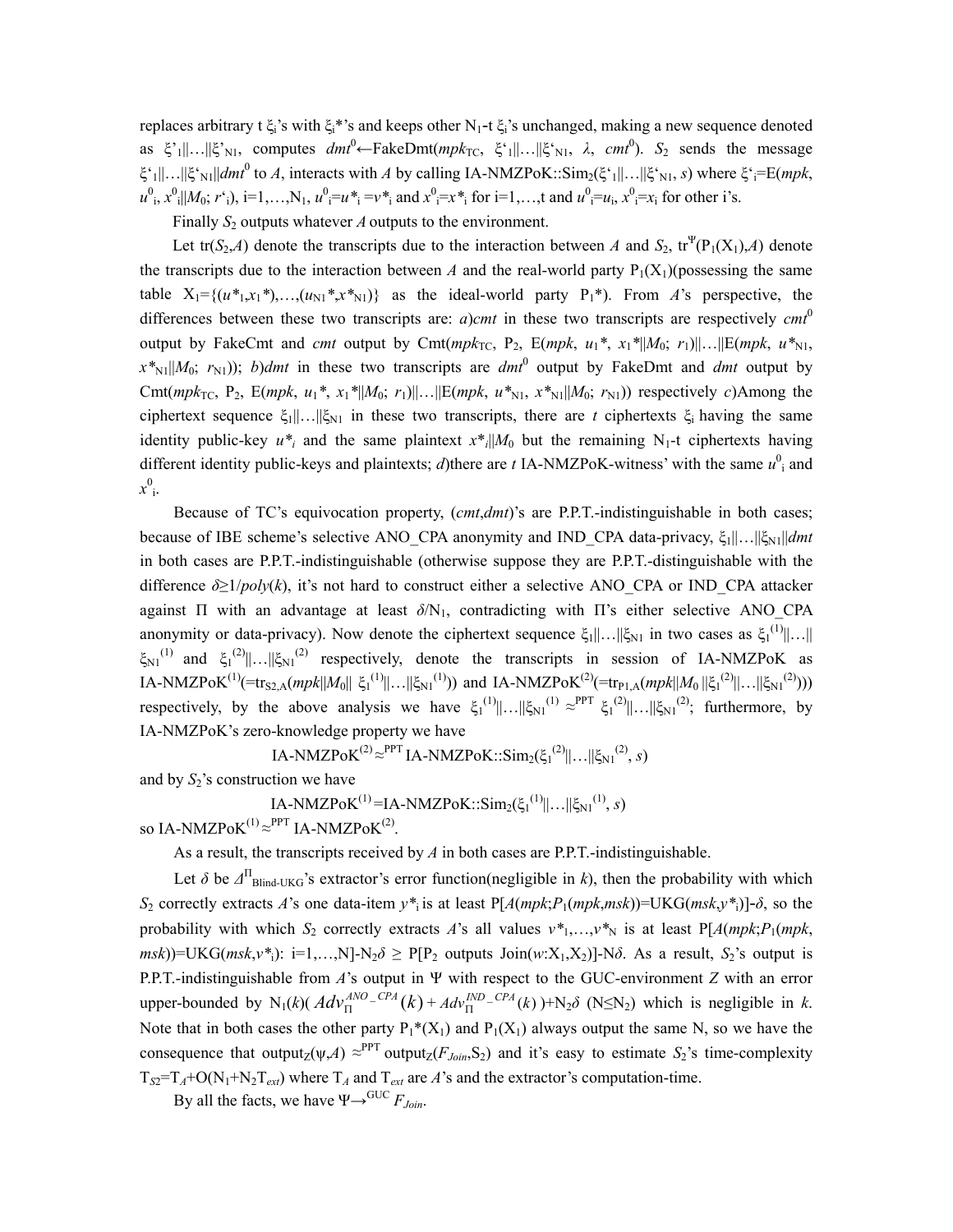### **APPENDIX.C PROOF OF THEOREM 4.1**

All parties are assumed to be initialized with a copy of the common reference string *ACRS*, i.e., the concatenation of the two IA-NMZPoK protocol's  $mpk_{ZK,\text{II}}$  and  $mpk_{ZK,\text{III}}$ . For this *ACRS*,  $msk=msk_{ZK,\text{II}}||msk_{ZK,\text{III}}$  and UKG( $msk$ ,*id*) outputs  $usk(id)=usk_{ZK,\text{II}}(id)||usk_{ZK,\text{III}}(id)$  where  $usk_{ZK,\text{II}}(id)$  and  $u$ sk<sub>ZK,III</sub>(*id*) are respectively two IA-NMZPoK protocol's user private-keys corresponding to *id* ∈ {P<sub>1</sub>,  $P_2$ .

At first it's easy to show there exists an identity extractor for  $\Delta_{Blind-UKG}^{Boyen-Waters}$  to satisfy definition 3.1. In fact it is IA-NMZPoK<sub>III</sub>((*a*, *r*<sub>1</sub>, *r*<sub>2</sub>, *y*<sub>1</sub>, *y*<sub>2</sub>, *y*<sub>3</sub>, *y*<sub>4</sub>):  $\wedge_{i=1,2}U_i=g^{r_i} \wedge_{i=1,2}V_i=(g_0g_1^{a})^{-r_i} \wedge_{j=1,2,3,4}h_j=$ ∆Boyen–Wate<br>∆Blind –UKG  $g^{y_j}g_1^a$  )'s knowledge extractor for which the to-be-extracted witness is *a*.

Now we prove  $\Delta_{\text{Rind-UKG}}^{\text{Boyen-Waters}}$  's GUC-security in two cases that the real-world adversary A corrupts  $P_1$  or  $P_2$  respectively. Below  $P_1^*$  and  $P_2^*$  stand for  $P_1$  and  $P_2$ 's respective counterparts in ideal-world. ∆Boyen–Wate<br>∆Blind –UKG (1) *A* corrupts P<sub>1</sub>: Suppose *A*'s(i.e., P<sub>1</sub>'s) private input is  $(mpk,msk)$ , P<sub>2</sub>\*'s private input is  $a^*$ , we need to construct an ideal adversary  $S_1$ .  $S_1$  corrupts the ideal-world party  $P_1^*$ , gets  $usk(P_1)$  by querying G<sub>ACRS</sub> with the message ("retrieve",sid,P<sub>1</sub>) where  $usk(P_1)=usk_{ZK,\text{II}}(P_1)||usk_{ZK,\text{III}}(P_1)$ , computes  $(\sigma_{II}, s_{II}, \tau)$ ←IA-NMZPoK<sub>II</sub>::Ext<sub>1</sub>(*usk*<sub>ZK,II</sub>(P<sub>1</sub>))(notice that P<sub>1</sub> is the prover in protocol IA-NMZPoK<sub>II</sub>), runs *A* as a black-box.  $S_1$  simulates the real-world honest party  $P_2$  to interact with *A*:

In session of IA-NMZPoK<sub>II</sub>(*msk: mpk*=ESetup(*msk*)),  $S_1$  interacts with *A* as a verifier extracting  $msk$  via running IA-NMZPoK<sub>II</sub>::Ext<sub>2</sub>( $\tau$ ), sends message (sid,  $mpk$ ||*msk*) to  $F_{Blind-UKG}^{Boyen-Waters}$ ; −

 $S_1$  generates an user-id *a* at random, follows  $P_2$ 's specification in section 4.2 to compute  $U_1, U_2, V_1$ ,  $V_2, h_1, h_2, h_3, h_4$ , sends  $U_1||U_2||V_1||V_2||h_1||h_2||h_3||h_4$  to *A*, computes ( $\sigma_{\text{III}}, s_{\text{III}}$ )←IA-NMZPoK<sub>III</sub>::  $\text{Sim}_1(usk_{ZK,III}(P_1))$ (notice that P<sub>1</sub> is the verifier in protocol IA-NMZPoK<sub>III</sub>) and sends IA-NMZPoK<sub>III</sub>::  $\lim_{2} (U_1 || U_2 || V_1 || V_2 || h_1 || h_2 || h_3 || h_4$ ,  $s_{III}$ ) to *A*.

*S*1 outputs whatever *A* outputs to the environment.

Denote the second-round message in  $\Delta_{Blind-UKG}^{Boyen-Waters}$  's specification (i.e.,  $U_1||U_2||V_1||V_2||h_1||h_2||h_3||h_4$ ) as *W*. From *A*'s perspective, the transcripts due to its interactions with  $S_1$  and the transcripts due to its interactions with the real-world party  $P_2(a^*) (P_2(a^*)$  stands for party  $P_2$  possessing  $a^*$ , the same private input as the ideal-world party  $P_2^*$ ) differs in: *a*)*W* depends on *a* in the former case, denoted as  $W(a)$ , while it depends on  $a^*$  in the latter case and denoted as  $W(a^*)$ ; *b*)IA-NMZPoK<sub>III</sub>'s witness depends on *a* in the former case while it depends on  $a^*$  in the latter. The messages of subprotocol IA-NMZPoK<sub>III</sub> in these two cases are respectively denoted as IA-NMZPo $K_{III}(a)$  and IA-NMZPo $K_{III}(a^*)$ . ∆<sup>Boyen–Wate<br>∆Blind –UKG</sup>

Let  $g_0 \equiv g^{\alpha}$ ,  $g_1 \equiv g^{\alpha^*}$ . Explicitly expand  $W(a)$ 's expression to  $g^{r_1} || g^{r_2} || g^{-(\alpha + a\beta)r_1} || g^{-(\alpha + a\beta)r_2}$  $\|g^{\nu_1+a\beta}\|...\|g^{\nu_4+a\beta}$  and  $W(a^*)$  to a similar expression where a,  $r_1, r_2, \nu_1, \nu_2, \nu_3, \nu_4, \alpha$  and  $a^*, r_1^*, r_2^*,$  $y_1^*$ ,  $y_2^*$ ,  $y_3^*$ ,  $y_4^*$ ,  $\alpha^*$  are probabilistically independent and all are unknown to *A*, so *W*(*a*)≈*W*(*a*\*) (perfectly indistinguishable). Furthuremore, by  $IA\text{-}NMZPoK_{III}$ 's zero-knowledge property we have

IA-NMZPoK<sub>III</sub>::Sim<sub>2</sub>( $W(a^*)$ ,  $s_{\text{III}}$ )  $\approx$ <sup>PPT</sup> IA-NMZPoK<sub>III</sub>( $a^*$ )

and by  $S_1$ 's construction we also have

 $IA-NMZPoK_{III}::Sim_2(W(a), s_{III}) = IA-NMZPoK_{III}(a)$ 

so IA-NMZPoK<sub>III</sub>(*a*) = IA-NMZPoK<sub>III</sub>::Sim<sub>2</sub>(*W*(*a*),s<sub>III</sub>) ≈ IA-NMZPoK<sub>III</sub>::Sim<sub>2</sub>(*W*(*a\**),s<sub>III</sub>) ≈<sup>PPT</sup> IA-NMZPoK $_{III}(a^*)$ . As a result, from *A*'s perspective the transcripts due to its interactions with  $S_1$  is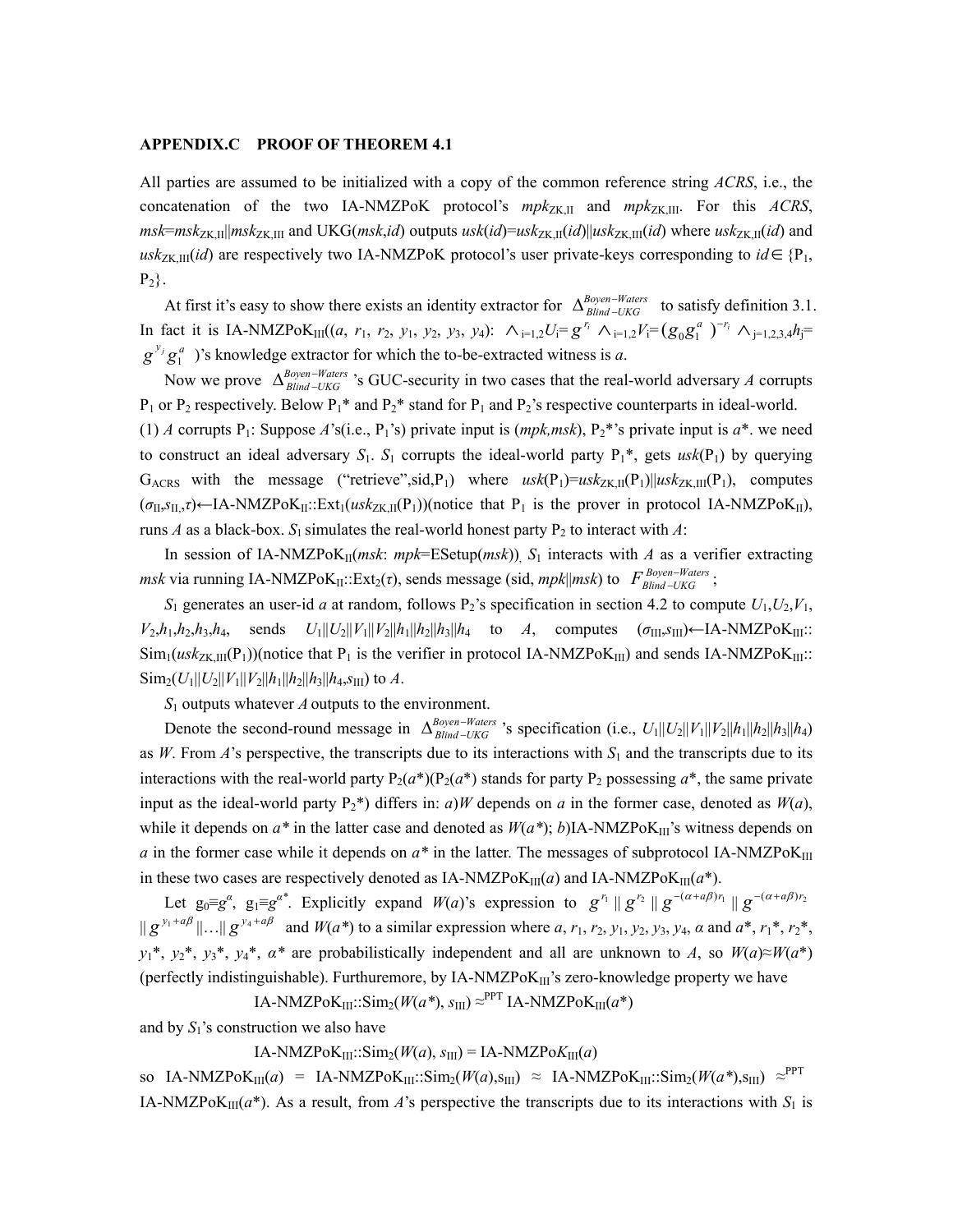P.P.T.-indistinguishable from that due to its interactions with  $P_2(a^*)$ , in particular, the output of *A* due to its interactions with  $S_1$  is P.P.T.-indistinguishable from its output due to its interactions with  $P_2(a^*)$  $\ln \Delta_{Blind-UKG}^{Boyen-Waters}$ .

Let  $\eta_{\text{II}}$  denote IA-NMZPoK<sub>II</sub>'s knowledge extractor's error function(a negligible function in *k*), then the probability with which  $P^*(a^*)$  outputs  $\Pi$ ::UKG(*msk,a*<sup>\*</sup>) under  $S_1$ 's attacks is at least  $P[P_2]$ accepts *mpk* as a valid master public-key]-η<sub>II</sub>, i.e., except for an probability upper-bounded by  $η$ <sub>II</sub>,  $P^*_{2}(a^*)$ 's output under  $S_1$ 's attacks is the same as  $P_2(a^*)$ 's output under *A*'s attacks, in other words, for any P.P.T. environment *Z* we have output<sub>Z</sub>( $\Delta_{Blind-UKG}^{Boyen-Waters}$ ,  $A_1$ )  $\approx$ <sup>PPT</sup> output<sub>Z</sub>( $F_{Blind-UKG}^{Boyen-Waters}$ ,  $S_1$ ) and it's easy to estimate  $S_1$ 's time-complexity  $T_{SI} = T_A + T_{ell} + O(1)$  where  $T_A$  and  $T_{ell}$  are *A*'s and Ext<sub>II,2</sub>'s computation-time. −

(2)*A* corrupts  $P_2$ : Let *a* denote *A*'s (i.e.,  $P_2$ 's) private input,  $(mpk^*, msk^*)$  denote the ideal-world party  $P_1^*$ 's input where  $mpk^*=(G_1, G_2, p, e, \Omega^*, g, g_0, g_1, v_1^*, v_2^*, v_3^*, v_4^*)$  and  $msk^*=(\omega^*, t_1^*, t_2^*, t_3^*, t_4^*)$ . We need to construct an ideal-world adversary  $S_2$  which corrupts  $P_2^*$ , gets  $usk(P_2)$  by querying  $G_{ACRS}$  with the message ("retrieve",sid,P<sub>2</sub>) where  $usk(P_2)=usk_{ZK} \Pi(P_2)$ ||*usk<sub>ZK</sub>*,  $\Pi(P_2)$ , runs *A* as a black-box and simulates the honest real-world party  $P_1$  to interact with A:

On receiving the message (sid,*mpk*<sup>\*</sup>) from  $F_{Blind-UKG}^{Boyen-Waters}$ ,  $S_2$  generates  $\omega$ ,  $t_1$ ,  $t_2$ ,  $t_3$ ,  $t_4$  at random and computes −

*Ω*←  $e(g, g)$ <sup>*t*<sub>12</sub>ω</sup>; *v*<sub>1</sub>← $g$ <sup>*t*1</sup>; *v*<sub>2</sub>← $g$ <sup>*t*2</sup>; *v*<sub>3</sub>← $g$ <sup>*t*3</sup>; *v*<sub>4</sub>← $g$ <sup>*t*4</sup>;  $mpk\leftarrow(G_1, G_2, p, e, \Omega, g, g_0, g_1, v_1, v_2, v_3, v_4);$ 

 $msk\leftarrow(\omega, t_1, t_2, t_3, t_4);$ 

(*σ*II,*s*II)←IA-NMZPoKII:Sim1(*usk*ZK,II(P2));

(*σ*III,*s*III,*τ*)←IA-NMZPoKIII::Ext1(*usk*ZK,III(P2));

Note that  $P_2$  is the verifier in protocol IA-NMZPoK<sub>II</sub> and prover in IA-NMZPoK<sub>III</sub>.

 $S_2$  starts *A* and interacts with it by running IA-NMZPo $K_{II}$ : Sim<sub>2</sub>(*mpk*,*s*<sub>II</sub>);

When *A* sends  $U_1||U_2||V_1||V_2||h_1||h_2||h_3||h_4$  and then launches IA-NMZPoK<sub>III</sub> ((*a*, *r*<sub>1</sub>, *r*<sub>2</sub>, *y*<sub>1</sub>, *y*<sub>2</sub>, *y*<sub>3</sub>, *y*<sub>4</sub>):…), *S*<sub>2</sub> participates the session as an verifier by running IA-NMZPoK<sub>III</sub>::Ext<sub>2</sub>(*τ*) to extract (*a*, *r*<sub>1</sub>, *r*<sub>2</sub>,  $y_1, y_2, y_3, y_4$ )(in fact only *a* is used below);

 $S_2$  sends the message (sid||1,*a*) to  $F_{Blind-UKG}^{Boyen-Waters}$  and gets the response (sid||1,UKG(*msk*<sup>\*</sup>,*a*)) where UKG(*msk*<sup>\*</sup>,*a*)≡( $d_0$ <sup>\*</sup>,  $d_1$ <sup>\*</sup>,  $d_2$ <sup>\*</sup>,  $d_3$ <sup>\*</sup>,  $d_4$ <sup>\*</sup>); −

*S*<sub>2</sub> generates  $d_j$ <sup>"</sup> at random, computes  $d_j' \leftarrow d_j^* / d_j^{*y_j}$ ,  $j=1,2,3,4$ , sends  $d^*_{0}||d_1||d_1||d_2||d_2||d_3'$  $||d_3||/||d_4||/||d_4||$  to *A*.

Now we prove that from  $A$ 's perspective the transcripts due to its interactions with  $S_2$  and that due to its interactions with  $P_1(mpk^*,msk^*)$  (a real-world party possessing the same input as the ideal-world party  $P_1^*$ ) are P.P.T.-indistinguishable.

At first, consider the transcripts in IA-NMZPo $K_{II}$ 's session. Let IA-NMZPo $K_{II}$ <sup>\*</sup>) and IA-NMZPo $K_{II}$ () denote the messages generated by  $P_1(mpk^*, msk^*)$  and  $S_2$  in this session respectively. By IA-NMZPo $K_{II}$ 's zero-knowledge property we have

IA-NMZPoK<sub>II</sub>::Sim<sub>2</sub>(*mpk*<sup>\*</sup>, *s*<sub>II</sub>) ≈<sup>PPT</sup> IA-NM ZPoK<sub>II</sub>(<sup>\*</sup>)

and by  $S_2$ 's construction we have

 $IA-NMZPoK_{II}::Sim_2(mpk, s_{II}) = IA-NMZPoK_{II}()$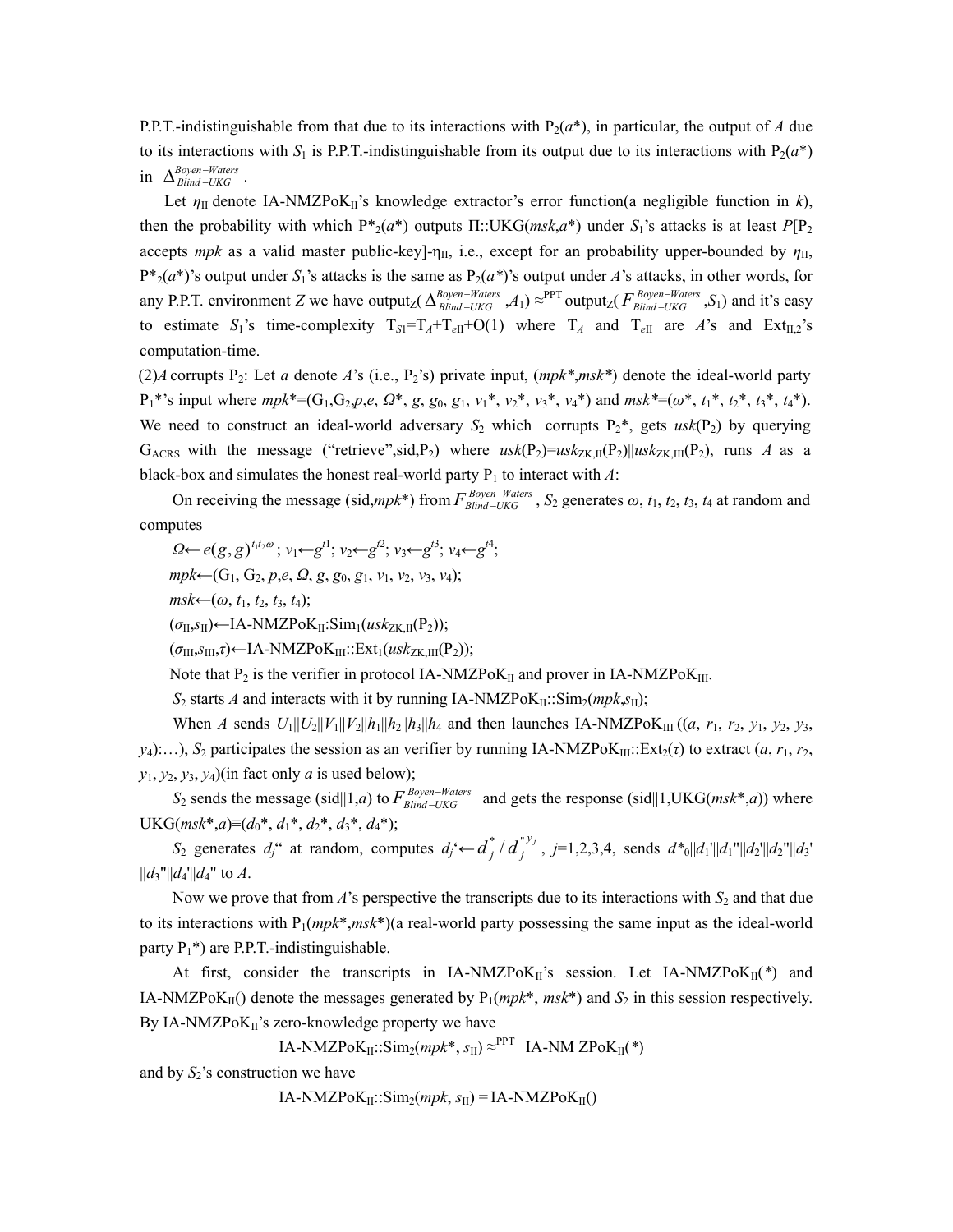Let  $\Omega_R$  denote a random element on group G<sub>2</sub>. Since  $\omega^*, \omega, t_i^*, t_i (i=1,2,3,4)$  are probabilistically independent and all are unknown to *A*, from *A*'s perspectiove we have

$$
mpk^* \equiv (G_1, G_2, p, e, \Omega^*, g, g_0, g_1, v^*, v^*, v^*, v^*, v^*)
$$
  
\n
$$
\approx^{PPT} (G_1, G_2, p, e, \Omega_R, g, g_0, g_1, v^*, v^*, v^*, v^*, v^*)
$$
 (D-BDHP's hardness)  
\n
$$
\approx (G_1, G_2, p, e, \Omega_R, g, g_0, g_1, v_1, v_2, v_3, v_4)
$$
 (trivial)  
\n
$$
\approx^{PPT} (G_1, G_2, p, e, \Omega, g, g_0, g_1, v_1, v_2, v_3, v_4)
$$
 (D-BDHP's hardness)  
\n
$$
\equiv mpk
$$

So IA-NMZPoK<sub>II</sub>(\*) ≈<sup>PPT</sup> IA-NMZPoK<sub>II</sub>::Sim<sub>2</sub>(mpk\*,s<sub>II</sub>) ≈<sup>PPT</sup> IA-NMZPoK<sub>II</sub>::Sim<sub>2</sub>(mpk,s<sub>II</sub>) =  $IA-NMZPoK<sub>II</sub>().$ 

Now consider the last-round message, which are  $d^*_{0}||d_1||d_1||d_2||d_2||d_3||d_3||d_4||d_4||$  and  $d^*_{0}||d^*_{1}$ ||*d\**1"||*d\**2'||*d\**2"||*d\**3'||*d\**3"||*d\**4'||*d\**4" in these two cases( interacting with *S*2 and with P1(*mpk*\*, *msk*\*)) respectively. Both messages have the same component *d\**0, all other components are denoted as *D* and *D*\* respectively. Expanding *D* we get

 $D \equiv d_1^* / d_1^{''y_1} || d_1^{''} || d_2^{*} / d_2^{''y_2} || d_2^{''} || d_3^{*} / d_3^{''y_3} || d_3^{''} || d_4^{*} / d_4^{''y_4} || d_4^{''}$  $d_1^* / d_1^{\frac{w_{1}}{2}} \| d_1^* \| d_2^* / d_2^{\frac{w_{2}}{2}}$  $d_2^*/d_2^{''y_2}$  ||  $d_2^*\| d_3^*/d_3^{''y_3}$  $d_3^* / d_3^{''y_3}$  ||  $d_3^*$  ||  $d_4^* / d_4^{''y_4}$  $d_4^* / d_4^{v_{\mathcal{Y}_4}} \parallel d_4^{\cdot v_{\mathcal{Y}_4}}$ where  $d^*$ <sub>1</sub>,  $d^*$ <sub>2</sub>,  $d^*$ <sub>3</sub>,  $d^*$ <sub>4</sub> come from UKG(*msk*<sup>\*</sup>,*a*), i.e.,  $d^*$ <sub>1</sub>=  $g^{-\varpi^* t_2}$ <sup>\*</sup>( $g_0 g_1^{a}$ )<sup>- $\tilde{t_1} t_2$ <sup>\*</sup>,</sup>

 $d^*z = g^{-\varpi^*t_1^*}(g_0g_1^{a})^{-\tilde{r}_1t_1^*}, d^*z = (g_0g_1^{a})^{-\tilde{r}_2t_4^*}, d^*z = (g_0g_1^{a})^{-\tilde{r}_2t_3^*}.$ Expanding *D\** we get

$$
D^* \equiv g^{-\overline{\sigma^*t_2}^*} (h_1 g_0)^{-r_1' t_2^*} V_1^{\sigma t_2^*} \| g^{r_1' t_2^*} \| g^{-\overline{\sigma t_1}^*} (h_2 g_0)^{-r_1' t_1^*} V_1^{\sigma t_1^*} \| (h_3 g_0)^{-r_2' t_4^*} V_2^{\sigma t_4^*} \|
$$
  

where  $\sigma$ ,  $\tilde{r}_i$ ,  $r_i$ ' and  $d_j$ '' are probabilistically independent each other and unkown to *A*,  $\sigma$ ,  $r_i$ ' are generated by  $P_1$ , *d<sub>j</sub>*" by  $S_2$ ,  $\tilde{r}_i$  by  $F_{Blind-UKG}^{Boyen-Waters}$ . −

Since  $r_1$ ' and  $r_2$ ' are probabilistically independent each other,  $D^*$ 's 4 leftmost-components are probabilistically independent of those 4 rightmost-ones; note that  $t^*$ <sub>1</sub>,  $t^*$ <sub>2</sub>,  $t^*$ <sub>3</sub>,  $t^*$ <sub>4</sub> are also probabilistically independent each other, we finally partition  $D^*$  into 4 independent components  $D_i^*$  as:

$$
D_1^* = g^{-\varpi^*t_2^*} (h_1 g_0)^{-r_1 t_2^*} V_1^{\sigma t_2^*} || g^{r_1 t_2^*} D_2^* = g^{-\varpi t_1^*} (h_2 g_0)^{-r_1 t_1^*} V_1^{\sigma t_1^*} || g^{r_1 t_1^*}
$$
  
\n
$$
D_3^* = (h_3 g_0)^{-r_2 t_4^*} V_2^{\sigma t_4^*} || g^{r_2 t_4^*}
$$
  
\n
$$
D_4^* = (h_4 g_0)^{-r_2 t_3^*} V_2^{\sigma t_3^*} || g^{r_2 t_3^*}
$$

Similarly partition *D* into 4 independent components  $D_i$  as:

$$
D_1 \equiv d_1^* / d_1^{v y_1} || d_1^v D_2 \equiv d_2^* / d_2^{v y_2} || d_2^v D_3 \equiv d_3^* / d_3^{v y_3} || d_3^v D_4 \equiv d_4^* / d_4^{v y_4} || d_4^v
$$

The problem is now reduced to analysis on relationship between  $D_i$  and  $D^*$ <sup>\*</sup><sub>i</sub>. Consider  $D_3^*$  $\equiv (h_3 g_0)^{-r_2 t_4^*} V_2^{\sigma t_4^*} || g^{r_2 t_4^*}$  and  $D_3 \equiv d_3^* / d_3^{r_3} || d_3^*$ : obviously  $D_3 \approx$  $d_3^* / d_3^{''y_3} || d_3^{''}$ : obviously  $D_3 \approx (h_3 g_0)^{-\tilde{r}_2 t_4^*} / g^{y_3 r_2^* t_4^*} || g^{r_2^* t_4^*}$  so it's adequate to analyze the relationship between  $(h_3 g_0)^{-r_2 t_4 *} V_2^{\sigma t_4 *}$  and  $(h_3 g_0)^{-r_2 t_4*} V_2^{\sigma t_4*}$  and  $(g_0 g_1^{\sigma})^{-\tilde{r}_2 t_4*} / g^{\tilde{y}_3 t_2 t_4*}$ . Further note that  $(h_3g_0)^{-r'_2t_4} \approx (h_3g_0)^{-\tilde{r}_2t_4}$ ,  $V_2^{\sigma t_4} \approx g^{-\nu_3\nu_2t_4}$ ,  $(h_3g_0)^{-\tilde{r}_2t_4}$  and  $g^{\nu_2t_4}$  are independent each other, so  $D_3$ \*≈ $D_3$ . For the same reason  $D_4$ \*≈ $D_4$ .

Consider  $D_1^* \equiv g^{-\varpi^*t_2^*} (h_1 g_0)^{-r_1 t_2^*} V_1^{\sigma t_2^*} \parallel g^{r_1 t_2^*}$  and  $D_1 \equiv d_1^* / d_1^{r_1} \parallel d_1^r$ : obviously  $D_1 \approx g^{-\varpi *_{t_2} *} (g_0 g_1^{\ a})^{-\widetilde{r}_1 {t_2} *}$  $d_1^* / d_1^{\binom{n}{1}} \parallel d_1^{\binom{n}{2}}$  $g^{-\varpi^{*_{t_2}*}}(g_0g_1^{a})^{-\tilde{r}_{t_2}*}/g^{\eta_{t_2}*\tilde{y}_1}||g^{\eta_{t_2}*\tilde{y}_2},$  by similar analysis as before we have  $D_1*\approx D_1$ . For the same reason  $D_2$ <sup>\*</sup>≈ $D_2$ . Therefore:

$$
d^*_{0}||d_{1}|||d_{1}|||d_{2}|||d_{2}|||d_{3}|||d_{3}|||d_{4}|||d_{4}|| \approx d^*_{0}||d^*_{1}|||d^*_{1}|||d^*_{2}|||d^*_{2}|||d^*_{3}|||d^*_{3}|||d^*_{4}|||d^*_{4}|||d^*_{4}||
$$

In consequence, under the assumption of D-BDHP's hardness on J, from *A*'s perspective the transcripts due to its interactions with  $S_2$  and that due to its interactions with  $P_1(mpk^*, msk^*)$  are P.P.T.-indistinguishable. In particular, *A*'s output in the former case is P.P.T.-indistinguishable from its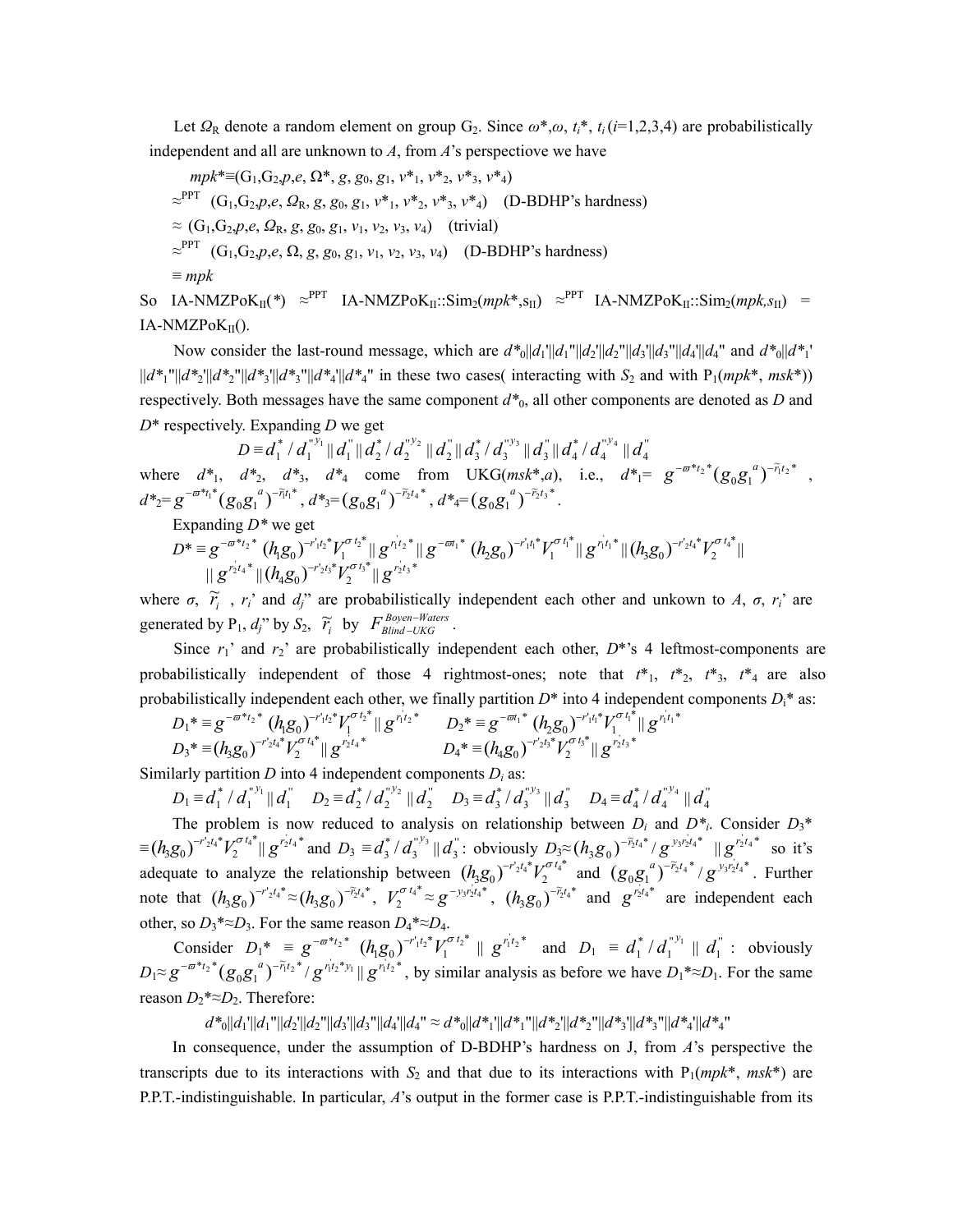output in the latter, the error is (by some straightforward calculation) upper-bounded by  $\eta_{\text{III}}$ +2  $Adv_J^{D-BDHP}(k)$  where  $\eta_{III}$  is IA-NMZPoK<sub>III</sub>'s knowledge extractor's error function. As a result, for any P.P.T. environment *Z* we have output<sub>Z</sub>( $\Delta_{Blind-UKG}^{Boyen-Waters}$ , *A*)  $\approx$ −  $\Delta_{Blind-UKG}^{Boyen-Waters}$  ,*A*)  $\approx$ <sup>PPT</sup> output<sub>Z</sub>(  $F_{Blind-UKG}^{Boyen-Waters}$  ,*S*<sub>2</sub>) and it's easy to estimate *S*<sub>2</sub>'s time-complexity  $T_{S2} = T_A + T_{eIII} + O(1)$  where  $T_A$  and  $T_{eIII}$  are *A*'s and IA-NMZPoK<sub>III</sub>'s extractor's computation-time. −

Combining all consequences in the above, the theorem is finally proved.

## **APPENDIX.D IA-NMZPoK PROTOCOL'S CONSTRUCTION**

### **D.1 (Dense) Ω-Protocol**[8,14]

A Ω-protocol for a given relation *R* is a 3-move protocol in CRS model consisted of P.P.T. algorithms D, A, Z,  $\Phi$ , Sim and Ext=(Ext<sub>1</sub>, Ext<sub>2</sub>). D is the CRS generating algorithm. All algorithms except D takes a CRS  $\omega$  as one of its inputs. For some  $(x, w)$  s.t. $R(x, w)$ =1 the common input for both the prover P and the verifier V is *x* and witness *w* is P's private input. In the first move P generates a randomness *r*, computes  $a \leftarrow A(\omega, x, w, r)$  and sends *a* to V; in the second move, V selects a challenge *c* at random and sends it back to P; then P computes  $z \leftarrow Z(\omega, x, w, r, c)$  and sends z to V in the last move; on receiving *z*, V outputs "*accept*" or "*refuse*" depending on whether  $\Phi(\omega, x, a, c, z) = 1$  or 0. In addition, a  $Ω$ -protocol has the following properties [14]:

(1) For the honest P which behaves under the above specification,  $\Phi(\omega, x, a, c, z)$ =1 is always true.

(2) Given *c* and  $x \in L_R$  the simulator Sim( $\omega$ ,*x*,*c*) can generate accepting transcripts with a distribution that is P.P.T.-indistinguishable from those when P and V execute the protocol on common input *x* while V selects *c* as the challenge.

(3)  $(σ,τ)$ ←Ext<sub>1</sub>(*k*) where *σ* is P.P.T.-indistinguishable from  $ω$ ←D(*k*); in addition, if there exists two accepting transcripts  $(a, c, z)$  and  $(a, c', z')$  where  $c \neq c'$  for some given  $x \in L_R$ , then  $\text{Ext}_2(x, \tau, (a, c, z))$ outputs *w* such that  $R(x, w)=1$ .

A dense  $\Omega$ -protocol has the additional property as follows [6]:

(4) The CRS-domain D is a subset of a larger domain,  $D^*$  (named extended CRS-domain), which is an Abelian group and its group operations are all efficient. Furthermore, the element of D and D\* is P.P.T.-indistinguishable from each other.

#### **D.2 A General Construction for IA-NMZPoK Protocol**

Now we present a general construction for IA-NMZPoK protocol(definition 2.3-2.4) for given relation *R*. It uses a secure (strong existential-unforgeable) one-time signature scheme, a secure IBTC sheme(definition 2.5) and a dense  $\Omega$ -protocol as its components. Note that among these components the secure one-time signature scheme and IBTC scheme can all be efficiently constructed, only the  $Ω$ -protocol is related with the specific relation *R*, therefore the construction can be regarded as a general transformation from the (comparatively weak but easy to construct)  $Ω$ -protocol to the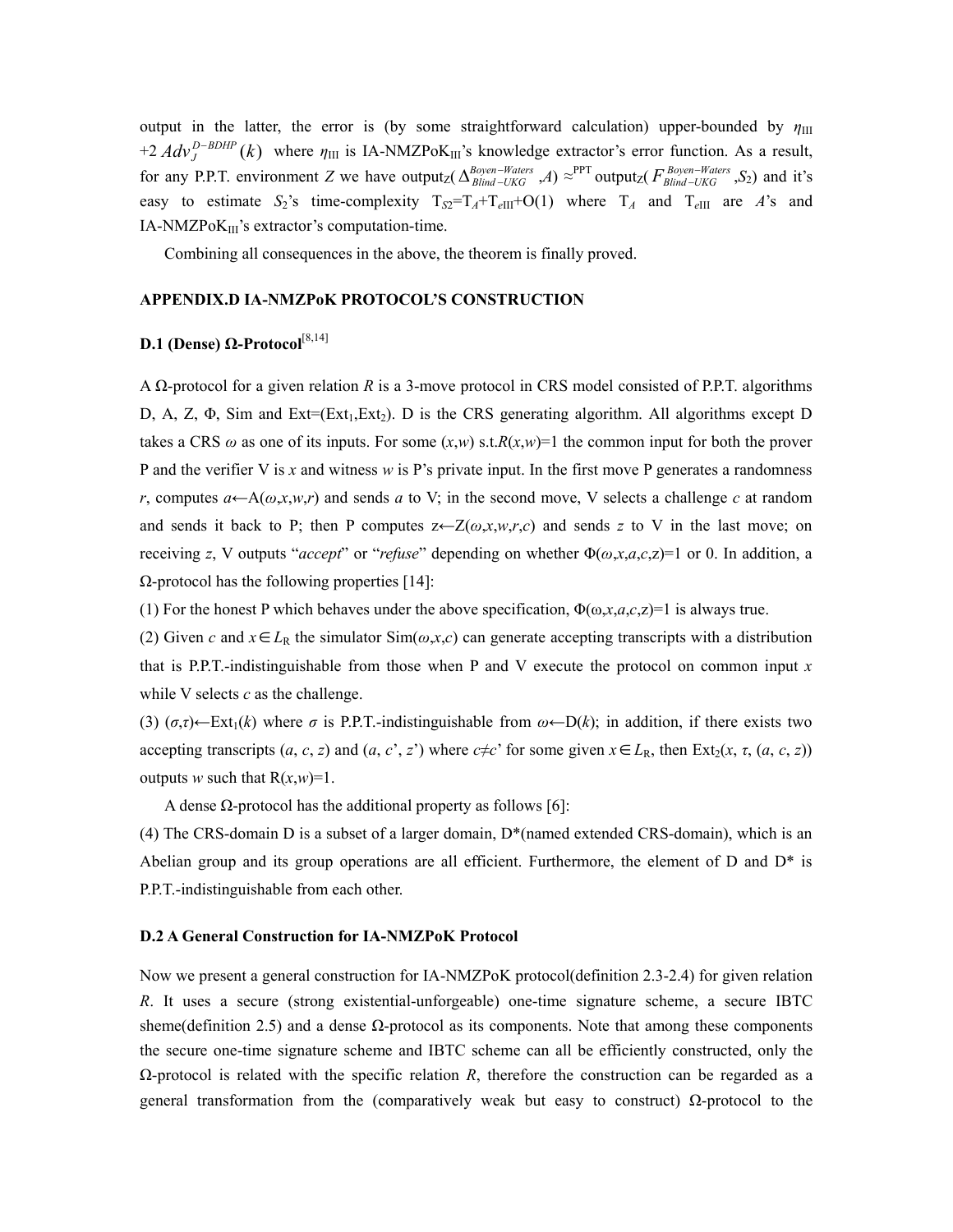IA-NMZPoK protocol.

This construction is similar as that in [14] and borrows the coin-tossing technique used in [5-6]. Given a binary relation R and its dense  $\Omega$ -protocol  $\Omega_R=(D,A,Z,\Phi,\text{Sim}, \text{Ext}=(\text{Ext}_1,\text{Ext}_2))$  with its CRS denoted as ω; SIG=(KGen,Sign,Vf) is a strong existential-unforgeable one-time signature scheme;  $IBTC = (D_{TC}, Setup, UKG, Cmt, Vf, FakeCmt, FakeDmt)$  is a secure IBTC scheme with its master public/secret-key pair denoted as ( $mpk_{TC}$ , $msk_{TC}$ ). The constructed protocol IA-NMZPoK<sub>R</sub> (see Figure D.1) is in the ACRS model and its ACRS is the IBTC scheme's master public-key  $mpk_{TC}$ .

For clearity, we use IBTC::Cmt to stand for IBTC scheme's commitment algorithm Cmt, SIG::Sign to stand for SIG scheme's signing algorithm Sign, etc. *P* and *V* denote the prover(P)'s and verifier(V)'s identities respectively. ξ denotes the protocol's transcripts excluding the signature, i.e., ξ≡*k*1||ω2||ω1||*d*1||*sig\_vk*||*cmt*||*c*||*a*||*dmt*||z. Actually the first 3-move session is an IBTC-based coin-tossing [5-6] to generate a CRS ω for the following protocol  $\Omega_R$  and the second 3-move session is similar as the construction of NMZPoK protocol in [14].



**Theorem D.1** IA-NMZPo $K_R$  is an IA-NMZPoK protocol for relation R.

*Proof sketch* The proof is similar as that of [14]'s theorem 4.1-4.2, the most difference is the simulation algorithm  $Sim=(Sim_1, Sim_2)$  and the extraction algorithm  $Ext=(Ext_1, Ext_2)$  which are presented here.

Let  $u$ sk(P)≡IBTC::UKG( $msk_{TC},P$ ),  $u$ sk( $V$ )≡IBTC::UKG( $msk_{TC},V$ ). Sim<sub>1</sub>( $u$ sk( $V$ )) normally simulates the coin-tossing (the first 3-move session in IA-NMZPo $K_R$ ) as specified in the constrcution and its simulated transcript is denoted as  $k_1||\omega_2||\omega_1||d_1$ , then it outputs  $k_1||\omega_2||\omega_1||d_1||usk(V)$ .  $\text{Sim}_2(mpk_{\text{TC}}, x, \omega, k_1||\omega_2||\omega_1||d_1||usk(V))$  (where  $\omega = \omega_1\omega_2$ ) computes (*cmt* ,λ) $\leftarrow \text{IBTC::FakeCmt}(mpk_{\text{TC}},$